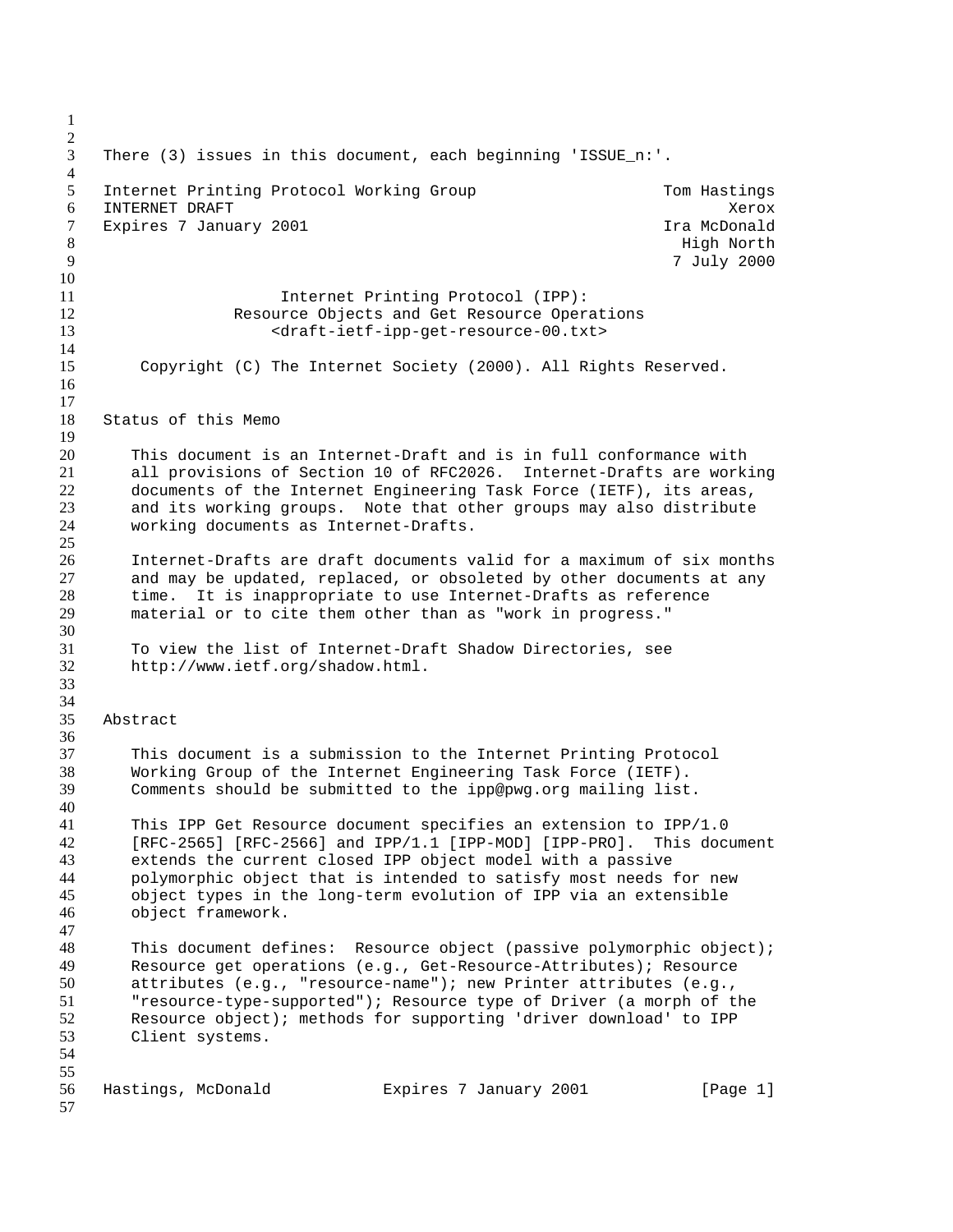| 58         |                    |                                                                                                                  |             |
|------------|--------------------|------------------------------------------------------------------------------------------------------------------|-------------|
| 59         | Internet Draft     | IPP Get Resource Operations                                                                                      | 7 July 2000 |
| 60<br>61   |                    | Table of Contents                                                                                                |             |
| 62         |                    |                                                                                                                  |             |
| 63         | 1.                 |                                                                                                                  | 4           |
| 64         | 2.                 |                                                                                                                  | 5           |
| 65         | 2.1.               |                                                                                                                  | 5           |
| 66         | 3.                 |                                                                                                                  | 6           |
| 67         | 3.1.               | Conformance Terminology                                                                                          | 6           |
| 68         | 3.2.               |                                                                                                                  | 6           |
| 69         | 4.                 |                                                                                                                  | 7           |
| 70         | 4.1.               | Get-Resource-Attributes Operation                                                                                | 7           |
| 71<br>72   | 4.1.2.             | 4.1.1. Get-Resource-Attributes Request                                                                           | 8<br>9      |
| 73         | 4.2.               | Get-Resource-Attributes Response<br>Get-Resource-Data Operation                                                  | 10          |
| 74         | 4.2.1.             | Get-Resource-Data Request                                                                                        | 10          |
| 75         | 4.2.2.             | Get-Resource-Data Response                                                                                       | 10          |
| 76         | 4.3.               | Get-Resources Operation                                                                                          | 11          |
| 77         | 4.3.1.             | Get-Resources Request                                                                                            | 11          |
| 78         | 4.3.2.             | Get-Resources Response                                                                                           | 12          |
| 79         | 4.4.               | Resource Operation Response Status Codes                                                                         | 13          |
| 80         | 5.                 |                                                                                                                  | 14          |
| 81         | 5.1.               | Table of Required Resource Attributes                                                                            | 14          |
| 82         | 5.2.               | Table of Optional Resource Attributes                                                                            | 15          |
| 83         | 5.3.               | Resource Template Attributes                                                                                     | 16          |
| 84<br>85   | 5.3.1.<br>5.3.2.   | $resource\text{-}info (text(127)) \dots \dots \dots \dots \dots \dots \dots \dots$<br>resource-charset (charset) | 16<br>16    |
| 86         | 5.3.3.             | resource-natural-language (naturalLanguage)                                                                      | 16          |
| 87         | 5.3.4.             | resource-document-formats (1setOf mimeMediaType)                                                                 | 17          |
| 88         | 5.3.5.             | resource-os-types (1setOf type2 keyword)                                                                         | 17          |
| 89         | 5.3.6.             | resource-data-present (boolean)                                                                                  | 17          |
| 90         | 5.3.7.             | resource-data-uri (1setOf uri)                                                                                   | 18          |
| 91         | 5.3.8.             | resource-data-k-octets (integer(0:MAX))                                                                          | 18          |
| 92         | 5.3.9.             | resource-data-compression (type3 keyword)                                                                        | 18          |
| 93         | 5.3.10.            | resource-create-date-time (dateTime)                                                                             | 19          |
| 94         | 5.3.11.            | resource-duration (integer(0:MAX))                                                                               | 19          |
| 95         | 5.3.12.            | resource-persistence (boolean)                                                                                   | 19          |
| 96<br>97   |                    | 5.4. Resource Description Attributes                                                                             | 20<br>20    |
| 98         | 5.4.2.             | 5.4.1. resource-type (type2 keyword)                                                                             | 20          |
| 99         | 5.4.3.             | resource-id (integer(1:MAX))                                                                                     | 20          |
| 100        | 5.4.4.             | resource-printer-uri (uri)                                                                                       | 21          |
| 101        | 5.4.5.             | resource-create-user-name (name(MAX))                                                                            | 21          |
| 102        | 5.4.6.             | resource-create-time (integer(0:MAX))                                                                            | 21          |
| 103        | 5.4.7.             | resource-change-time (integer(0:MAX))                                                                            | 22          |
| 104        | 5.4.8.             | resource-refresh-time (integer(0:MAX))                                                                           | 22          |
| 105        | 5.4.9.             | resource-expiration-time (integer(0:MAX))                                                                        | 22          |
| 106        | 6.                 |                                                                                                                  | 23          |
| 107        | 6.1.               | Table of Required Driver Resource Attributes                                                                     | 23          |
| 108        | 6.2.               | Table of Optional Driver Resource Attributes                                                                     | 23          |
| 109        | 6.3.               | Driver Resource Template Attributes                                                                              | 24          |
| 110<br>111 | 6.3.1.<br>6.3.2.   | driver-charset (1setOf charset)<br>driver-natural-language (1setOf naturalLanguage)                              | 24<br>24    |
| 112        |                    |                                                                                                                  |             |
| 113        | Hastings, McDonald | Expires 7 January 2001                                                                                           | [Page 2]    |
| 114        |                    |                                                                                                                  |             |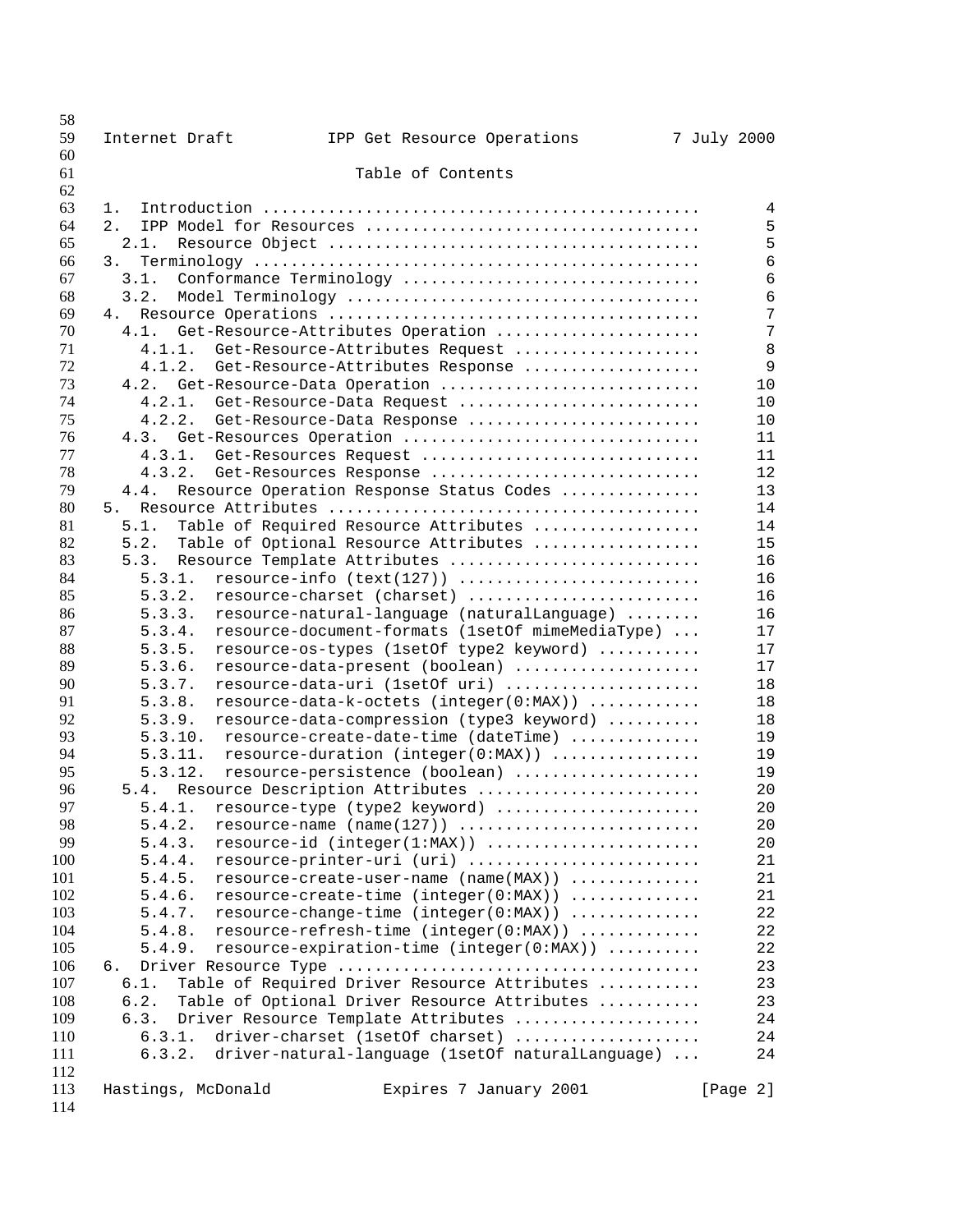| 115<br>116                                                                                                                                                                                                                          | Internet Draft                                                                                                               | IPP Get Resource Operations                                                                                                                                                                                                                                                                                                                                                                       | 7 July 2000 |                                                                                              |
|-------------------------------------------------------------------------------------------------------------------------------------------------------------------------------------------------------------------------------------|------------------------------------------------------------------------------------------------------------------------------|---------------------------------------------------------------------------------------------------------------------------------------------------------------------------------------------------------------------------------------------------------------------------------------------------------------------------------------------------------------------------------------------------|-------------|----------------------------------------------------------------------------------------------|
| 117<br>118<br>119<br>120<br>121<br>122<br>123<br>124<br>125<br>126<br>127<br>128<br>129<br>130<br>131<br>132<br>133                                                                                                                 | 6.3.3.<br>6.3.4.<br>7.<br>7.1.<br>7.2.<br>7.2.1.<br>7.2.2.<br>7.2.3.<br>8.<br>9.<br>10.<br>11.<br>12.<br>13.<br>14.<br>14.1. | driver-file-type (type2 keyword)<br>$driver$ -file-name (name(MAX))<br>IPP Client Conformance Requirements<br>IPP Printer Conformance Requirements<br>Resource Operations<br>Resource Attributes<br>Driver Resource Attributes<br>Internationalization Considerations<br>Encodings of Additional Resource Tags<br>Appendix A - Change History<br>7 July 2000 - draft-ietf-ipp-get-resource-00.txt |             | 24<br>25<br>26<br>26<br>26<br>26<br>27<br>27<br>28<br>28<br>28<br>28<br>28<br>29<br>30<br>30 |
| 134<br>135<br>136<br>137<br>138<br>139<br>140<br>141<br>142<br>143<br>144<br>145<br>146<br>147<br>148<br>149<br>150<br>151<br>152<br>153<br>154<br>155<br>156<br>157<br>158<br>159<br>160<br>161<br>162<br>163<br>164<br>165<br>166 | 15.                                                                                                                          | Full Copyright Statement                                                                                                                                                                                                                                                                                                                                                                          |             | 30                                                                                           |
| 167<br>168<br>169<br>170<br>171                                                                                                                                                                                                     | Hastings, McDonald                                                                                                           | Expires 7 January 2001                                                                                                                                                                                                                                                                                                                                                                            |             | [Page 3]                                                                                     |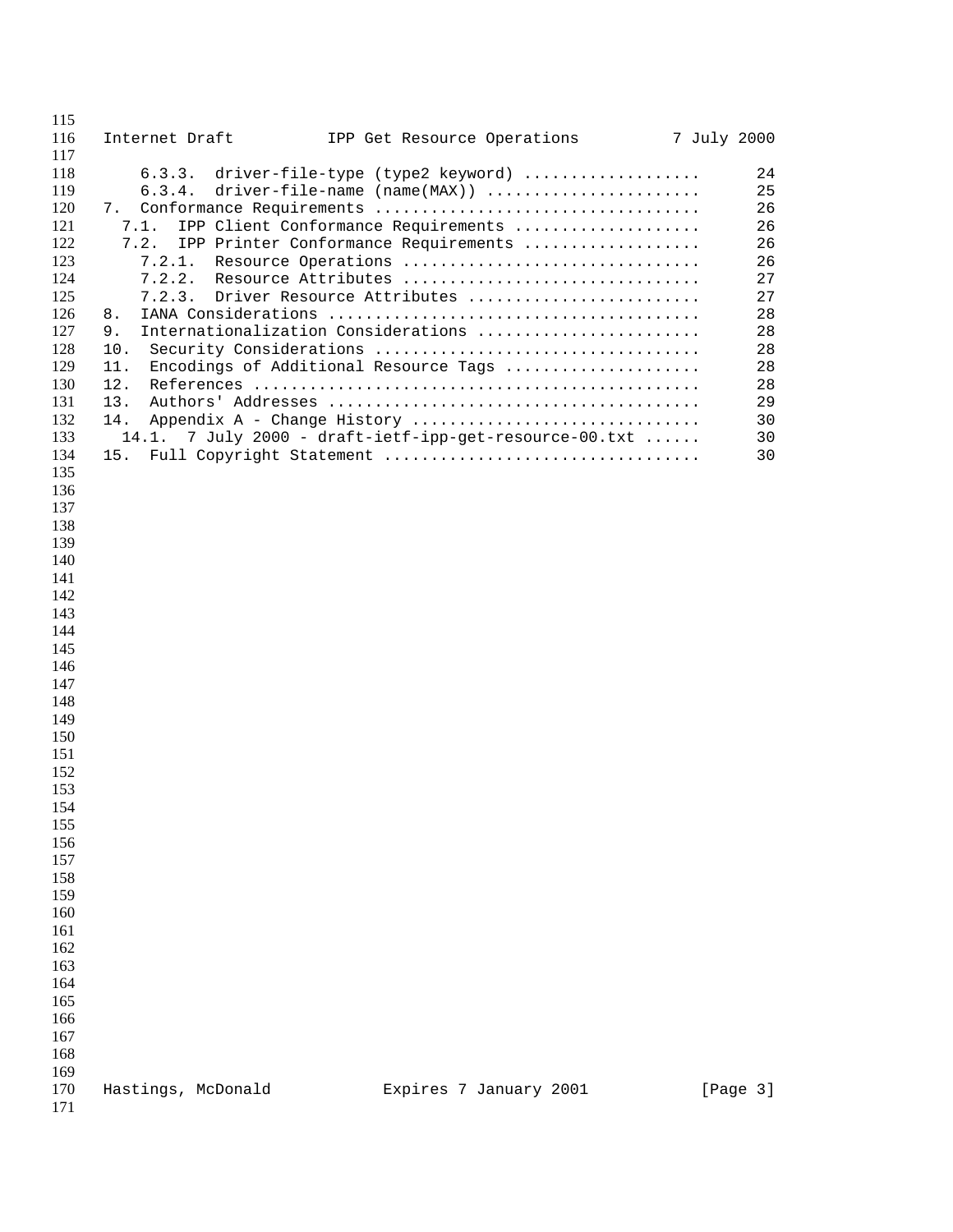| 172        |                          |                                                                                                                                 |             |
|------------|--------------------------|---------------------------------------------------------------------------------------------------------------------------------|-------------|
| 173<br>174 | Internet Draft           | IPP Get Resource Operations                                                                                                     | 7 July 2000 |
| 175        |                          |                                                                                                                                 |             |
| 176        |                          |                                                                                                                                 |             |
| 177        | 1. Introduction          |                                                                                                                                 |             |
| 178        |                          |                                                                                                                                 |             |
| 179        |                          | See section 1 'Introduction' in [IPP-MOD] for a full description of                                                             |             |
| 180        |                          | the IPP document set and overview information about IPP.                                                                        |             |
| 181<br>182 |                          |                                                                                                                                 |             |
| 183        |                          | This document is a submission to the Internet Printing Protocol<br>Working Group of the Internet Engineering Task Force (IETF). |             |
| 184        |                          | Comments should be submitted to the ipp@pwg.org mailing list.                                                                   |             |
| 185        |                          |                                                                                                                                 |             |
| 186        |                          | This IPP Get Resource document specifies an extension to IPP/1.0                                                                |             |
| 187        |                          | $[RFC-2565]$ $[RFC-2566]$ and $IPP/1.1$ $[IPP-MOD]$ $[IPP-PRO]$ . This document                                                 |             |
| 188        |                          | extends the current closed IPP object model with a passive                                                                      |             |
| 189        |                          | polymorphic object which is intended to satisfy most growth needs for                                                           |             |
| 190<br>191 |                          | new object types in the long-term evolution of IPP via an extensible                                                            |             |
| 192        | object framework.        |                                                                                                                                 |             |
| 193        |                          | This document defines: Resource object (passive polymorphic object);                                                            |             |
| 194        |                          | Resource get operations (e.g., Get-Resource-Attributes); Resource                                                               |             |
| 195        |                          | attributes (e.g., "resource-name"); new Printer attributes (e.g.,                                                               |             |
| 196        |                          | "resource-type-supported"); Resource type of Driver (a morph of the                                                             |             |
| 197        |                          | Resource object); methods for supporting 'driver download' to IPP                                                               |             |
| 198        | Client systems.          |                                                                                                                                 |             |
| 199<br>200 |                          | This document does not specify other possible Resource operations                                                               |             |
| 201        |                          | (e.g., 'Create-Resource') or Resource types (e.g., 'font'). A future                                                            |             |
| 202        |                          | document may specify a complete set of system admin operations for                                                              |             |
| 203        | Resource objects.        |                                                                                                                                 |             |
| 204        |                          |                                                                                                                                 |             |
| 205        |                          | This document is laid out as follows:                                                                                           |             |
| 206<br>207 |                          | - Section 2 adds the Resource object to the IPP object model.                                                                   |             |
| 208        |                          | - Section 3 is the terminology used throughout the document.                                                                    |             |
| 209        |                          |                                                                                                                                 |             |
| 210        |                          | - Section 4 specifies the operations on Resource objects, including                                                             |             |
| 211        |                          | new status codes for Resource operations.                                                                                       |             |
| 212        |                          |                                                                                                                                 |             |
| 213<br>214 |                          | - Section 5 specifies the attributes common to all Resource objects.                                                            |             |
| 215        |                          | - Section 6 specifies the Driver Resource type and its additional                                                               |             |
| 216        |                          | attributes - to allow client print support (e.g., driver) download                                                              |             |
| 217        |                          | (all or part of an IPP Client) from an IPP Printer.                                                                             |             |
| 218        |                          |                                                                                                                                 |             |
| 219        |                          | - Section 7 specifies the conformance requirements for this document.                                                           |             |
| 220<br>221 |                          | - Section 8, 9, and 10 specify IANA, internationalization, and                                                                  |             |
| 222        | security considerations. |                                                                                                                                 |             |
| 223        |                          |                                                                                                                                 |             |
| 224        |                          | - Section 11 allocates new protocol encoding values for this                                                                    |             |
| 225        | document.                |                                                                                                                                 |             |
| 226        |                          |                                                                                                                                 |             |
| 227        | Hastings, McDonald       | Expires 7 January 2001                                                                                                          | [Page 4]    |
| 228        |                          |                                                                                                                                 |             |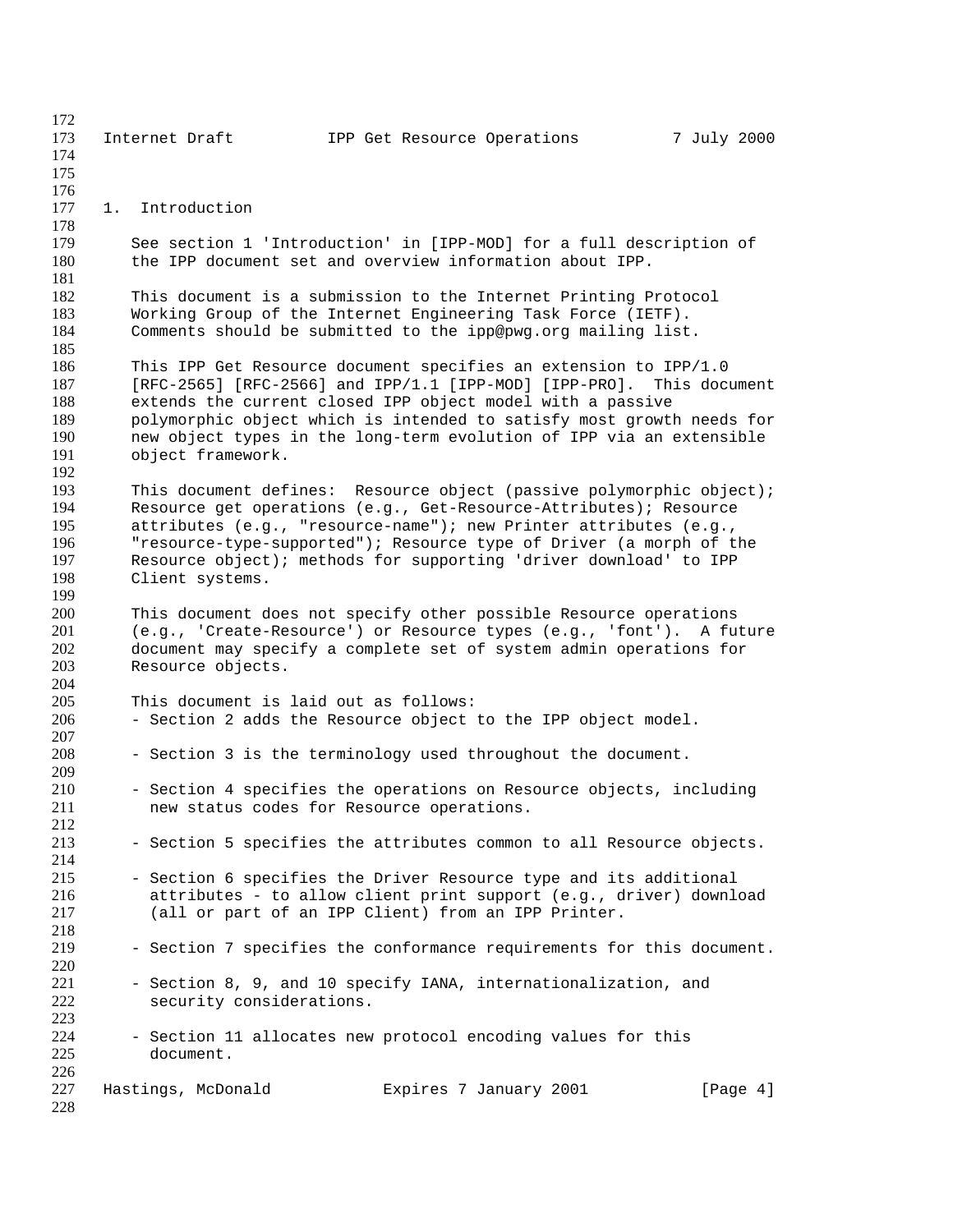| 229 |    |                                       |                                                                       |             |  |
|-----|----|---------------------------------------|-----------------------------------------------------------------------|-------------|--|
| 230 |    | Internet Draft                        | IPP Get Resource Operations                                           | 7 July 2000 |  |
| 231 |    |                                       |                                                                       |             |  |
| 232 |    |                                       |                                                                       |             |  |
| 233 |    |                                       | - Sections 12, 13, 14, and 15 list references, authors' addresses,    |             |  |
| 234 |    |                                       | change history, and full IETF copyright statement.                    |             |  |
| 235 |    |                                       |                                                                       |             |  |
|     |    |                                       |                                                                       |             |  |
| 236 |    |                                       |                                                                       |             |  |
| 237 |    |                                       |                                                                       |             |  |
| 238 | 2. | IPP Model for Resources               |                                                                       |             |  |
| 239 |    |                                       |                                                                       |             |  |
| 240 |    |                                       | See section 2 'IPP Objects' in [IPP-MOD] for a full description of    |             |  |
| 241 |    | the IPP object model and terminology. |                                                                       |             |  |
| 242 |    |                                       |                                                                       |             |  |
| 243 |    |                                       |                                                                       |             |  |
| 244 |    |                                       |                                                                       |             |  |
| 245 |    | 2.1. Resource Object                  |                                                                       |             |  |
| 246 |    |                                       |                                                                       |             |  |
|     |    |                                       |                                                                       |             |  |
| 247 |    |                                       | IPP Resource objects are used to model installed features or          |             |  |
| 248 |    |                                       | capabilities of IPP Printers (e.g., 'font'). All Resource object      |             |  |
| 249 |    |                                       | instances contain a common set of base Resource object attributes.    |             |  |
| 250 |    |                                       |                                                                       |             |  |
| 251 |    |                                       | Resource object instances MAY have an additional set of attributes,   |             |  |
| 252 |    |                                       | according to their "resource-type" and IPP Printer implementation.    |             |  |
| 253 |    |                                       |                                                                       |             |  |
| 254 |    |                                       | Resource objects instances MAY also have associated data, according   |             |  |
| 255 |    |                                       | to their "resource-type" and IPP Printer implementation. Resource     |             |  |
| 256 |    |                                       | data (if any) is available by reference in "resource-data-uri" or by  |             |  |
| 257 |    |                                       | value if "resource-data-present" is 'true' (i.e., a local copy of the |             |  |
| 258 |    |                                       | Resource data is available on the IPP Printer).                       |             |  |
|     |    |                                       |                                                                       |             |  |
| 259 |    |                                       |                                                                       |             |  |
| 260 |    |                                       | Section 4 describes each of the Resource operations in detail.        |             |  |
| 261 |    |                                       |                                                                       |             |  |
| 262 |    |                                       |                                                                       |             |  |
| 263 |    |                                       |                                                                       |             |  |
| 264 |    |                                       |                                                                       |             |  |
| 265 |    |                                       |                                                                       |             |  |
| 266 |    |                                       |                                                                       |             |  |
| 267 |    |                                       |                                                                       |             |  |
| 268 |    |                                       |                                                                       |             |  |
| 269 |    |                                       |                                                                       |             |  |
| 270 |    |                                       |                                                                       |             |  |
|     |    |                                       |                                                                       |             |  |
| 271 |    |                                       |                                                                       |             |  |
| 272 |    |                                       |                                                                       |             |  |
| 273 |    |                                       |                                                                       |             |  |
| 274 |    |                                       |                                                                       |             |  |
| 275 |    |                                       |                                                                       |             |  |
| 276 |    |                                       |                                                                       |             |  |
| 277 |    |                                       |                                                                       |             |  |
| 278 |    |                                       |                                                                       |             |  |
| 279 |    |                                       |                                                                       |             |  |
| 280 |    |                                       |                                                                       |             |  |
| 281 |    |                                       |                                                                       |             |  |
| 282 |    |                                       |                                                                       |             |  |
| 283 |    |                                       |                                                                       |             |  |
| 284 |    |                                       |                                                                       |             |  |
|     |    | Hastings, McDonald                    | Expires 7 January 2001                                                | [Page 5]    |  |
| 285 |    |                                       |                                                                       |             |  |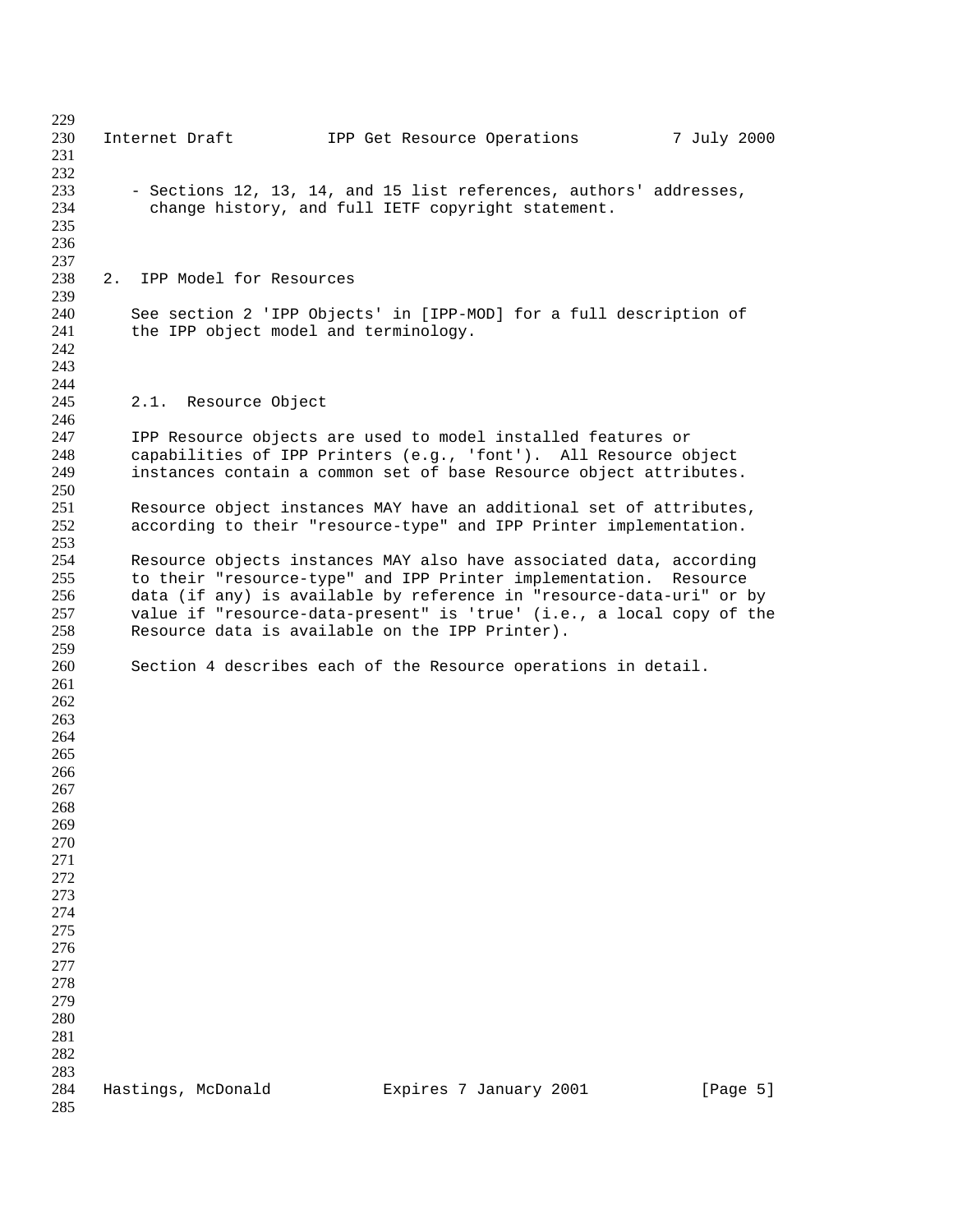287 Internet Draft 1PP Get Resource Operations 7 July 2000 3. Terminology This specification document uses the terminology defined in this section. 3.1. Conformance Terminology The terms "MUST", "MUST NOT", "REQUIRED", "SHOULD", "SHOULD NOT", "RECOMMENDED", "MAY", and "OPTIONAL" in this document are to be interpreted as described in [RFC-2119]. These terms are used to specify conformance requirements which apply if this specification is implemented (in addition to IPP/1.0 or higher). 3.2. Model Terminology See section 12.2 'Model Terminology' in [IPP-MOD]. 341 Hastings, McDonald Expires 7 January 2001 [Page 6]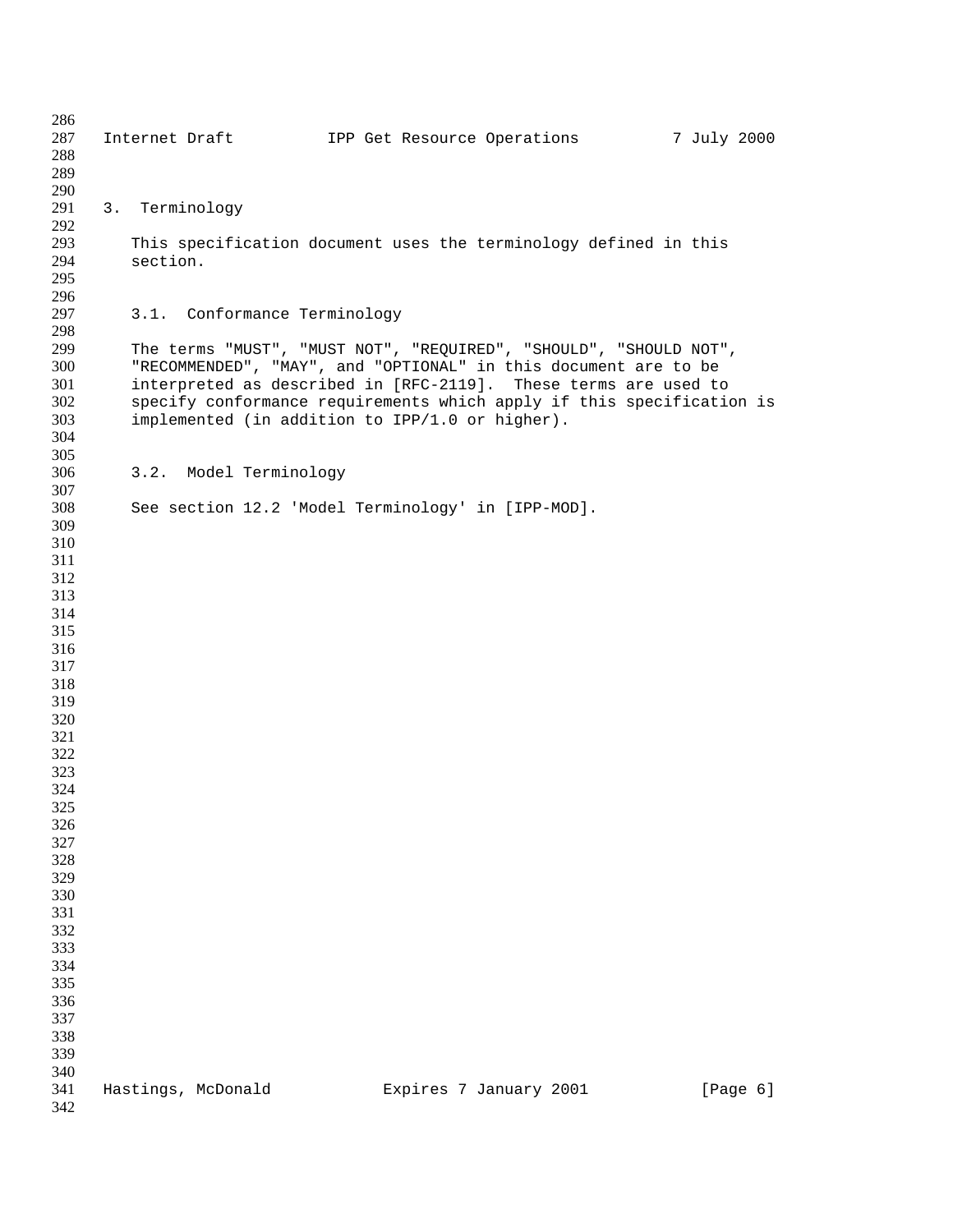344 Internet Draft 1PP Get Resource Operations 7 July 2000 4. Resource Operations 350 The common semantics of all IPP Resource operations are the ones<br>351 defined for all IPP operations in [IPP-MOD], e.g., "operation-id defined for all IPP operations in [IPP-MOD], e.g., "operation-id", "status-code", "attributes-charset", etc. See section 3.1 'Common Semantics' in [IPP-MOD]. The following three Resource operations are REQUIRED for all IPP Printers to implement, if they implement Resource objects. 4.1. Get-Resource-Attributes Operation REQUIRED - for IPP Printers to implement. This operation allows an IPP Client to request the values of attributes of a Resource object instance and is similar to the Get-Job-Attributes operation (see section 3.2.5 in [IPP-MOD]). The only differences are that the operation is directed at a Resource object instance rather than a Job object instance, there is a "resource-type" operation attribute required when querying a Resource 371 object, and the returned attribute group is a set of Resource object<br>372 attributes rather than a set of Job object attributes. attributes rather than a set of Job object attributes. 373<br>374 For Resources, the possible names of attribute groups are: 376 - 'resource-template': the subset of the Resource Template<br>377 - attributes that the implementation supports for Resource 377 attributes that the implementation supports for Resource objects.<br>378 - 'resource-description': the subset of the Resource Description 378 - 'resource-description': the subset of the Resource Description<br>379 - attributes that the implementation supports for Resource objects attributes that the implementation supports for Resource objects. - 'all': the special group 'all' that includes all attributes that the implementation supports for Resource objects. Since an IPP Client MAY request specific attributes or named groups, there is a potential that there is some overlap. For example, if an IPP Client requests 'resource-create-time' and 'resource-description', the IPP Client is actually requesting the "resource-create-time" attribute once by naming it explicitly, and once by inclusion in the 'resource-description' group. In such 390 cases, the IPP Printer object NEED NOT return the attribute only once<br>391 in the response even if it is requested multiple times. The IPP 391 in the response even if it is requested multiple times. The IPP 392 Client SHOULD NOT request the same attribute in multiple ways. Client SHOULD NOT request the same attribute in multiple ways. It is NOT REQUIRED that a Resource object instance support all attributes belonging to a group (since some attributes are OPTIONAL). However it is REQUIRED that each Resource object instance support all 398 Hastings, McDonald Expires 7 January 2001 [Page 7]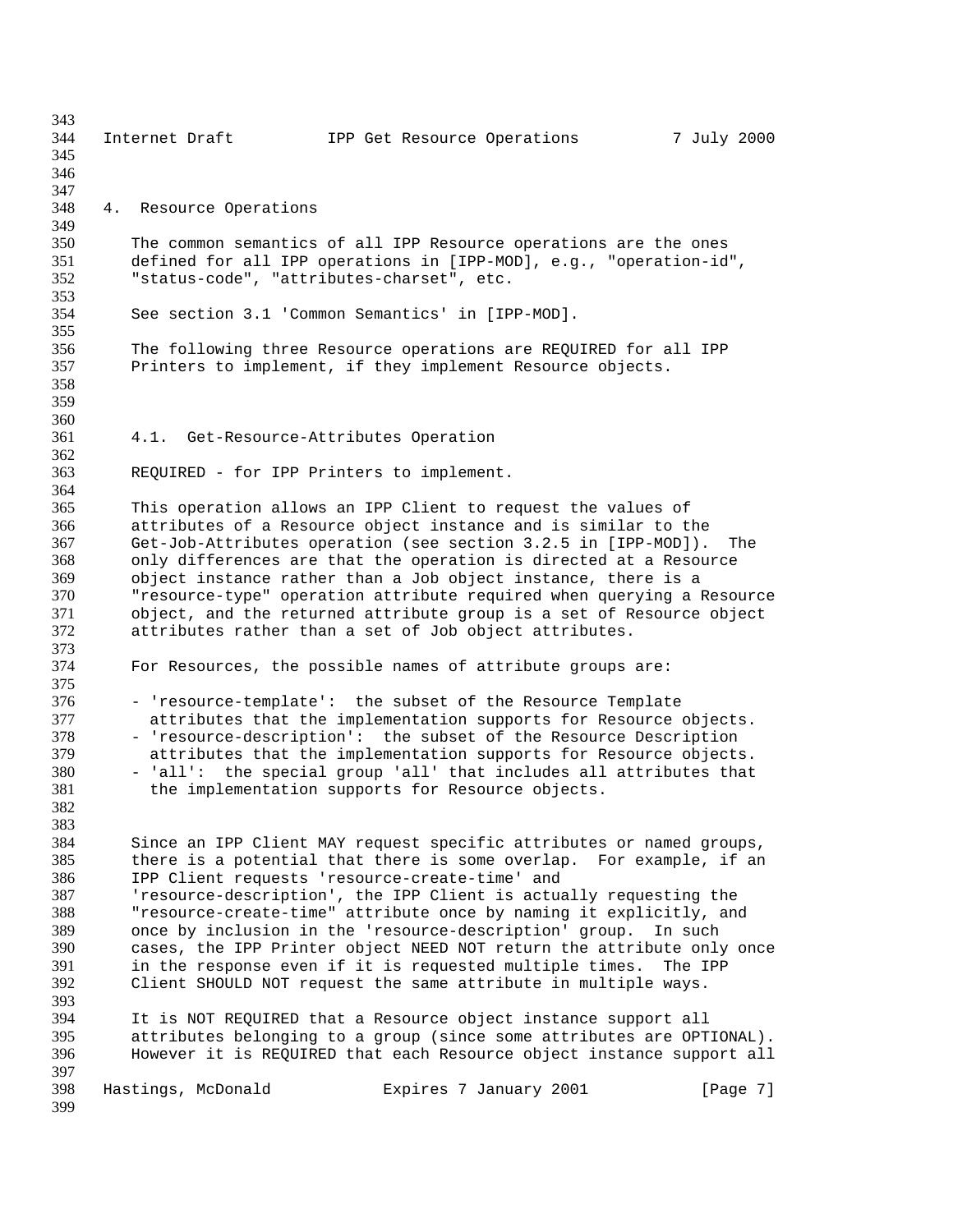| 400        |                                                                                                                                   |
|------------|-----------------------------------------------------------------------------------------------------------------------------------|
| 401        | 7 July 2000<br>Internet Draft<br>IPP Get Resource Operations                                                                      |
| 402        |                                                                                                                                   |
| 403        | group names.                                                                                                                      |
| 404<br>405 |                                                                                                                                   |
| 406        |                                                                                                                                   |
| 407        | 4.1.1. Get-Resource-Attributes Request                                                                                            |
| 408        |                                                                                                                                   |
| 409        | The following groups of attributes are part of the                                                                                |
| 410        | Get-Resource-Attributes Request when the request is directed at a                                                                 |
| 411        | Resource object:                                                                                                                  |
| 412        |                                                                                                                                   |
| 413        |                                                                                                                                   |
| 414        | Group 1: Operation Attributes                                                                                                     |
| 415        |                                                                                                                                   |
| 416        | Natural Language and Character Set:                                                                                               |
| 417        | The "attributes-charset" and "attributes-natural-language"                                                                        |
| 418        | attributes as described in section 3.1.4.1 in [IPP-MOD].                                                                          |
| 419        |                                                                                                                                   |
| 420<br>421 | Target:                                                                                                                           |
| 422        | The "printer-uri" (uri) operation attribute which is the target for<br>this operation as described in section 3.1.5 in [IPP-MOD]. |
| 423        |                                                                                                                                   |
| 424        | ISSUE_1: The target of all IPP Resource operations is always                                                                      |
| 425        | simply "printer-uri" and separate required operation attributes are                                                               |
| 426        | used to specify resource type and name or ID. This is like IPP                                                                    |
| 427        | Subscription objects but unlike the earlier IPP Job objects.                                                                      |
| 428        | Should we continue to follow the IPP Subscription object model?                                                                   |
| 429        |                                                                                                                                   |
| 430        | Resource Type:                                                                                                                    |
| 431        | The "resource-type (type2 keyword)" attribute as described in                                                                     |
| 432        | section 5.2.1 in this document.                                                                                                   |
| 433        |                                                                                                                                   |
| 434        | Resource Name or ID:                                                                                                              |
| 435        | The "resource-name (name( $127$ ))" attribute as described in section                                                             |
| 436<br>437 | 5.2.2 in this document OR<br>the "resource-id (integer(1:MAX))" attribute as described in                                         |
| 438        | section 5.2.3 in this document.                                                                                                   |
| 439        |                                                                                                                                   |
| 440        | Requesting User Name:                                                                                                             |
| 441        | The "requesting-user-name" (name(MAX)) attribute SHOULD be supplied                                                               |
| 442        | by the IPP Client as described in section 8.3 in [IPP-MOD].                                                                       |
| 443        |                                                                                                                                   |
| 444        | "requested-attributes" (1setOf keyword):                                                                                          |
| 445        | The IPP Client OPTIONALLY supplies this attribute. The IPP Printer                                                                |
| 446        | MUST support this attribute. It is a set of attribute names and/or                                                                |
| 447        | attribute group names in whose values the requester is interested.                                                                |
| 448        | If the IPP Client omits this attribute, the IPP Printer MUST                                                                      |
| 449        | respond as if this attribute had been supplied with a value of                                                                    |
| 450        | lall'.                                                                                                                            |
| 451        |                                                                                                                                   |
| 452        |                                                                                                                                   |
| 453<br>454 |                                                                                                                                   |
| 455        | Hastings, McDonald<br>Expires 7 January 2001<br>[Page 8]                                                                          |
| 456        |                                                                                                                                   |
|            |                                                                                                                                   |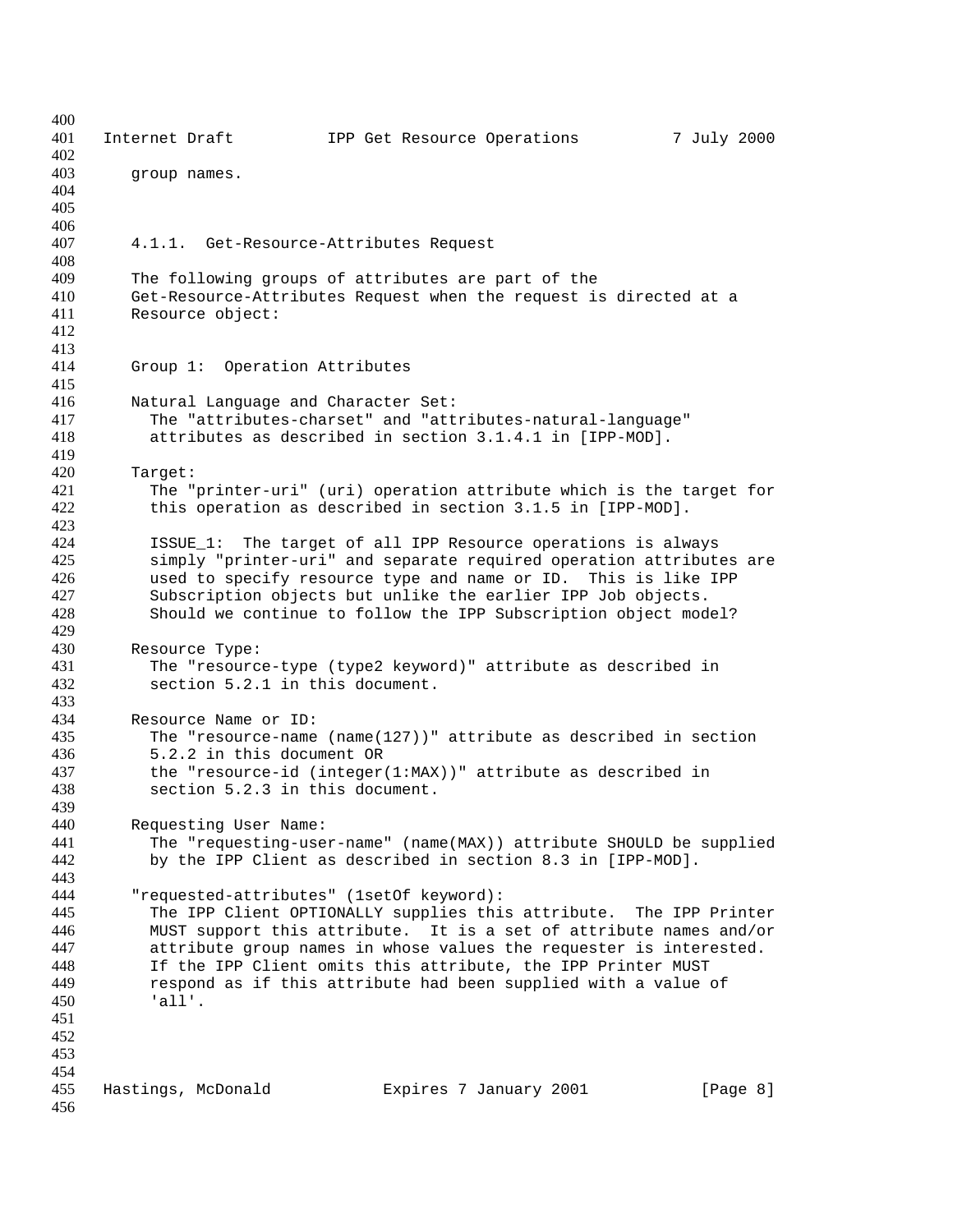458 Internet Draft 1PP Get Resource Operations 7 July 2000 4.1.2. Get-Resource-Attributes Response 464 The Printer object returns the following sets of attributes as part<br>465 of the Get-Resource-Attributes Response: of the Get-Resource-Attributes Response: Group 1: Operation Attributes Status Message: 471 In addition to the REQUIRED status code returned in every response,<br>472 the response OPTIONALLY includes a "status-message" (text(255)) 472 the response OPTIONALLY includes a "status-message" (text(255))<br>473 and/or a "detailed-status-message" (text(MAX)) operation attrib 473 and/or a "detailed-status-message" (text(MAX)) operation attribute<br>474 as described in sections 13 and 3.1.6 in [IPP-MOD]. as described in sections 13 and 3.1.6 in [IPP-MOD]. Natural Language and Character Set: The "attributes-charset" and "attributes-natural-language" attributes as described in section 3.1.4.2 in [IPP-MOD]. The "attributes-natural-language" MAY be the natural language of the Resource object, rather than the one requested. Group 2: Unsupported Attributes See section 3.1.7 in [IPP-MOD] for details on returning Unsupported Attributes. The response NEED NOT contain the "requested-attributes" operation attribute with any supplied values (attribute keywords) that were 490 requested by the IPP Client but are not supported by the IPP<br>491 Printer. If the Printer object does include unsupported att 491 Printer. If the Printer object does include unsupported attributes<br>492 ereferenced in "requested-attributes" and such attributes include referenced in "requested-attributes" and such attributes include group names, such as 'all', the unsupported attributes MUST NOT 494 include attributes described in this document but not supported by<br>495 the implementation. the implementation. Group 3: Resource Object Attributes This is the set of requested attributes and their current values. The IPP Printer ignores (does not respond with) any requested attribute or value which is not supported or which is restricted by 503 the security policy in force, including whether the requesting user<br>504 is the user that created the Resource. However, the IPP Printer 504 is the user that created the Resource. However, the IPP Printer<br>505 MUST respond with the 'unknown' value for any supported attribute MUST respond with the 'unknown' value for any supported attribute (including all REQUIRED attributes) for which the IPP Printer does not know the value, unless it would violate the security policy. See the description of the "out-of-band" values in the beginning of Section 4.1 in [IPP-MOD]. 512 Hastings, McDonald Expires 7 January 2001 [Page 9]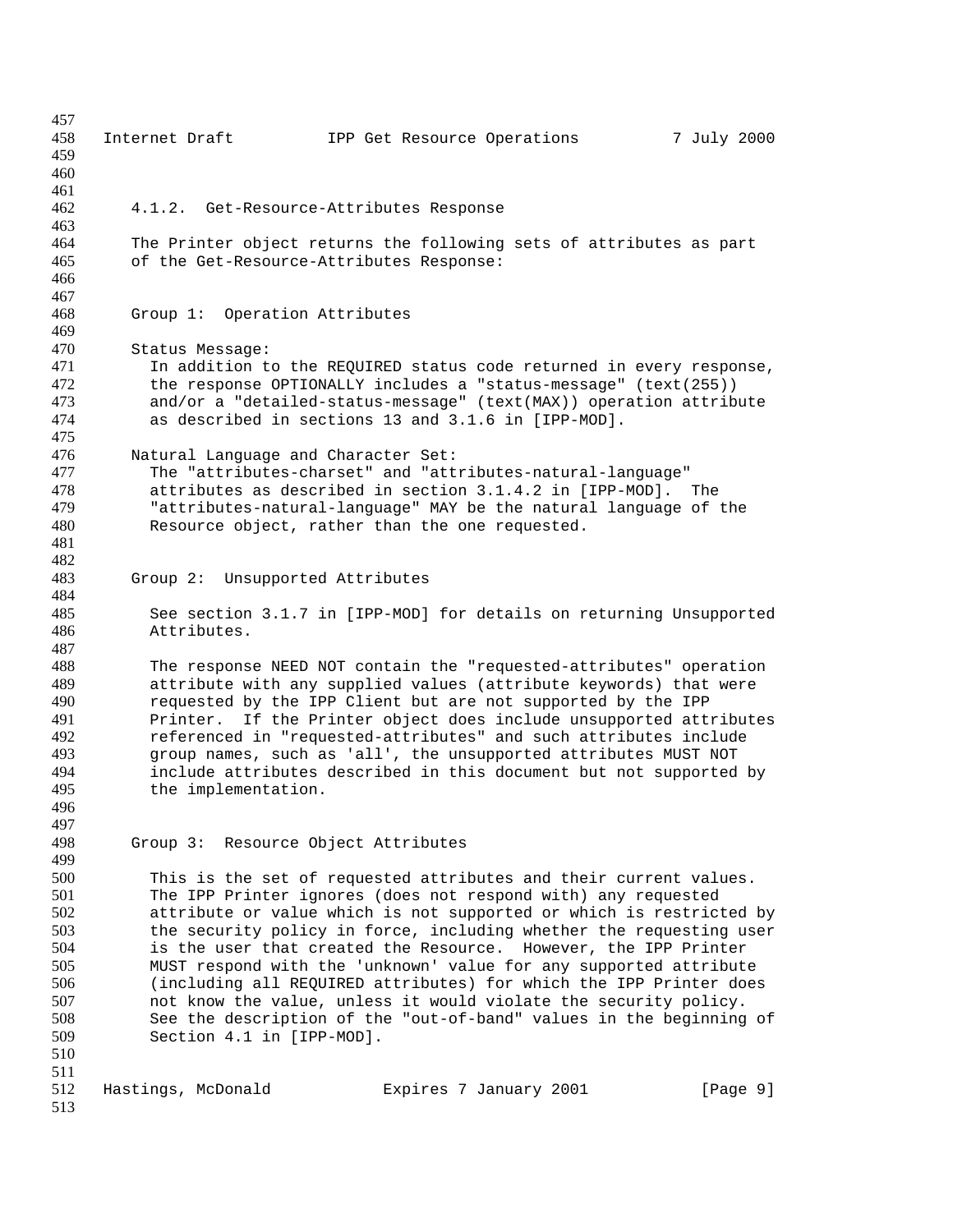515 Internet Draft 1PP Get Resource Operations 7 July 2000 4.2. Get-Resource-Data Operation REQUIRED - for IPP Printers to implement. This operation allows an IPP Client to request the values of attributes of a Resource object instance AND the value of associated Resource data (i.e., this operation is like 'Print-Job'). This operation is a strict superset of the Get-Resource-Attributes 528 operation above. The only difference is that the operation returns<br>529 Resource data in addition to Resource attributes. This operation is 529 Resource data in addition to Resource attributes. This operation is<br>530 only legal for certain values of "resource-type". only legal for certain values of "resource-type". 531<br>532 532 Note: This operation is defined (rather than overloading the<br>533 Set-Resource-Attributes' operation above) to simplify access 'Get-Resource-Attributes' operation above) to simplify access control policies. Note that many possible future Resource types (e.g, 'font') have copyright and intellectual property considerations with respect to IPP Clients reading their associated data. 4.2.1. Get-Resource-Data Request See section 4.1.1 'Get-Resource-Attributes Request' in this document. The following groups of attributes are part of the Get-Resources request: Group 1: Operation Attributes 549 See 'Group 1: Operation Attributes' in section 4.1.1<br>550 Set-Resource-Attributes Request'. 'Get-Resource-Attributes Request'. 552<br>553 4.2.2. Get-Resource-Data Response See section 4.1.2 'Get-Resource-Attributes Response' in this document. Group 1: Operation Attributes See 'Group 1: Operation Attributes' in section 4.1.2 'Get-Resource-Attributes Response'. Group 2: Unsupported Attributes Hastings, McDonald Expires 7 January 2001 [Page 10]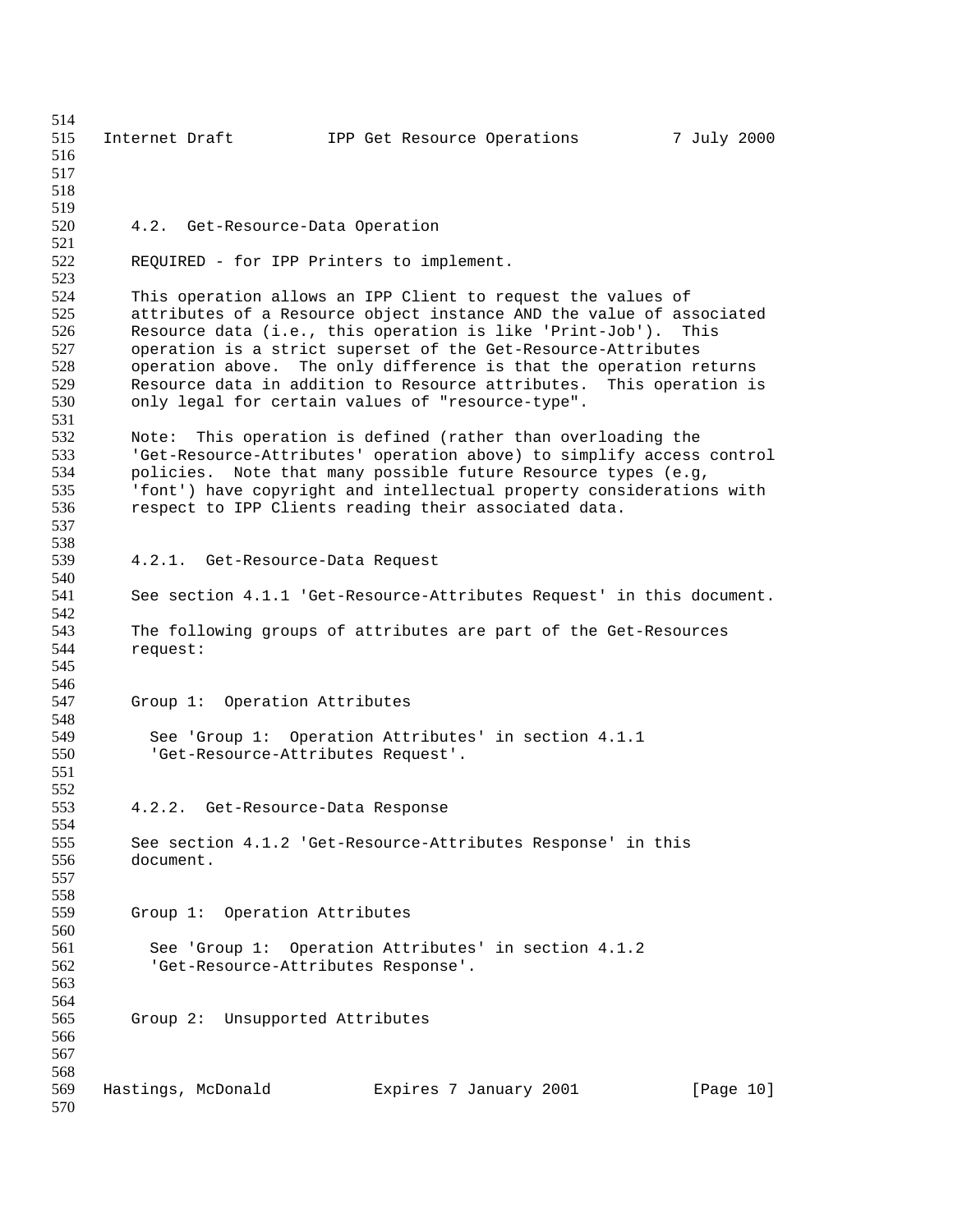572 Internet Draft 1PP Get Resource Operations 7 July 2000 See 'Group 2: Unsupported Attributes' in section 4.1.2 'Get-Resource-Attributes Response'. Group 3: Resource Object Attributes See 'Group 3: Resource Object Attributes' in section 4.1.2 'Get-Resource-Attributes Response'. Group 4: Resource Data Content 585 See section 5.3.6 'resource-data-present' in this document.<br>586 See section 3.2.1.1 'Print-Job Request' in [IPP-MOD]. See section 3.2.1.1 'Print-Job Request' in [IPP-MOD]. 588 The IPP Printer MUST return the Resource data content (if any) to<br>589 the IPP Client, within the constraints of administratively 589 the IPP Client, within the constraints of administratively<br>590 configured access control policies and any applicable copy configured access control policies and any applicable copyright or other intellectual property considerations. 4.3. Get-Resources Operation REQUIRED - for IPP Printers to implement. This operation allows an IPP Client to retrieve the list of Resource object instances (of a specified resource type) belonging to the target Printer object. The IPP Client may also supply a list of Resource attribute names and/or attribute group names. A group of Resource object attributes will be returned for each Resource object instance that is returned. This operation is similar to the Get-Resource-Attributes operation, except that this Get-Resources operation returns attributes from possibly more than one object. 609<br>610 See section 3.2.6 'Get-Jobs Operation' in [IPP-MOD]. 4.3.1. Get-Resources Request The IPP Client submits the Get-Resources request to an IPP Printer object. The following groups of attributes are part of the Get-Resources request: Group 1: Operation Attributes Hastings, McDonald Expires 7 January 2001 [Page 11]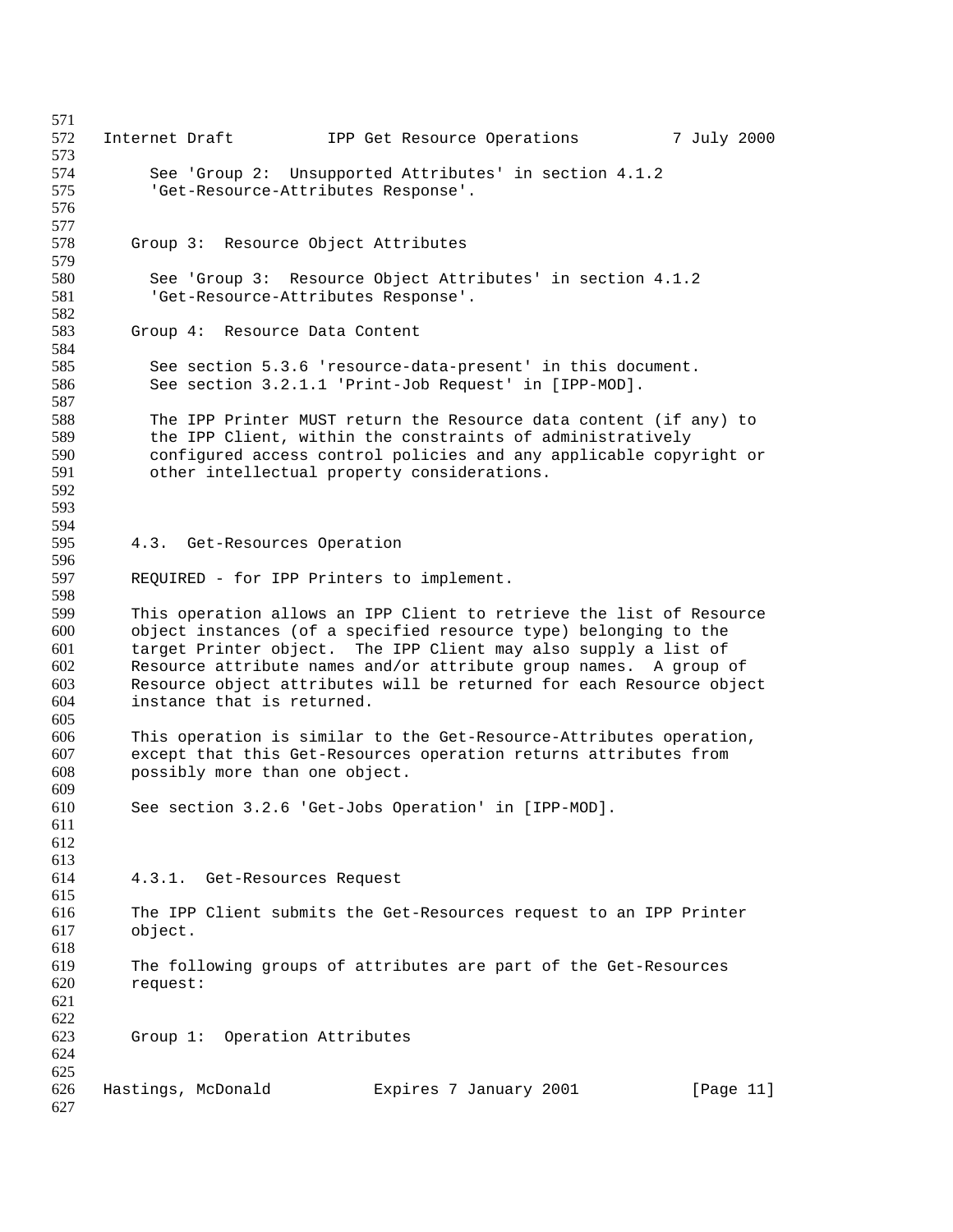| 628        |                                                                             |                                                |              |
|------------|-----------------------------------------------------------------------------|------------------------------------------------|--------------|
| 629        | Internet Draft                                                              | IPP Get Resource Operations                    | 7 July 2000  |
| 630        |                                                                             |                                                |              |
| 631        |                                                                             |                                                |              |
| 632        | See 'Group 1: Operation Attributes' in section 4.1.1                        |                                                |              |
| 633        | 'Get-Resource-Attributes Request'.                                          |                                                |              |
| 634        |                                                                             |                                                |              |
| 635        | Resource Name or ID:                                                        |                                                |              |
| 636        | [omitted]                                                                   |                                                |              |
| 637        |                                                                             |                                                |              |
| 638        | "limit" (integer(1:MAX)):                                                   |                                                |              |
| 639        | [added]                                                                     |                                                |              |
| 640        | The IPP Client OPTIONALLY supplies this attribute. The IPP Printer          |                                                |              |
| 641        | MUST MUST support this attribute. It is an integer value that               |                                                |              |
| 642        | determines the maximum number of resources that an IPP Client will          |                                                |              |
| 643        | receive from the IPP Printer.                                               |                                                |              |
| 644        |                                                                             |                                                |              |
| 645        |                                                                             |                                                |              |
| 646        | Groups 2 to N: Resource Filter Attributes                                   |                                                |              |
| 647        | [added]                                                                     |                                                |              |
| 648        |                                                                             |                                                |              |
| 649        | See 'Group 3: Resource Object Attributes' in section 4.1.2                  |                                                |              |
| 650        | 'Get-Resource-Attributes Response'.                                         |                                                |              |
| 651<br>652 |                                                                             |                                                | The          |
| 653        | This is the set of filter attributes and their filter values.               |                                                |              |
| 654        | IPP Printer ignores Resources which do not satisfy the specified<br>filter. | A multi-valued filter attribute matches if the |              |
| 655        | corresponding Resource object instance attribute contains all of            |                                                |              |
| 656        | the one or more values of the multi-valued filter attribute.                |                                                |              |
| 657        |                                                                             |                                                |              |
| 658        | The filter criteria in each Resource Filter Attribute group MUST            |                                                |              |
| 659        | all be true for a match (logical AND within the set). But only ONE          |                                                |              |
| 660        | Resource Filter Group need be true for a match (logical OR across           |                                                |              |
| 661        | the sets).                                                                  |                                                |              |
| 662        |                                                                             |                                                |              |
| 663        |                                                                             |                                                |              |
| 664        |                                                                             |                                                |              |
| 665        | 4.3.2. Get-Resources Response                                               |                                                |              |
| 666        |                                                                             |                                                |              |
| 667        | The Printer object returns all of the Resource object instances, up         |                                                |              |
| 668        | to the number specified by the "limit" attribute, that match the            |                                                |              |
| 669        | criteria as defined by the filter attribute values supplied by the          |                                                |              |
| 670        | IPP Client in the request. It is possible that no Resource objects          |                                                |              |
| 671        | are returned since there may literally be none at the Printer, or           |                                                |              |
| 672        | there may be no Resource objects that match the criteria supplied by        |                                                |              |
| 673        | the IPP Client. If the IPP Client requests any Resource attributes          |                                                |              |
| 674        | at all, there is a set of Resource Object Attributes returned for           |                                                |              |
| 675        | each Resource object instance.                                              |                                                |              |
| 676        |                                                                             |                                                |              |
| 677        | It is not an error for the IPP Printer to return 0 Resources. If the        |                                                |              |
| 678        | response returns 0 Resources because there are no Resources matching        |                                                |              |
| 679        | the criteria, and the request would have returned 1 or more Resources       |                                                |              |
| 680        | with a status code of 'successful-ok' if there had been Resources           |                                                |              |
| 681        | matching the criteria, then the status code for 0 Resources MUST be         |                                                |              |
| 682        |                                                                             |                                                |              |
| 683        | Hastings, McDonald                                                          | Expires 7 January 2001                         | [Page $12$ ] |
| 684        |                                                                             |                                                |              |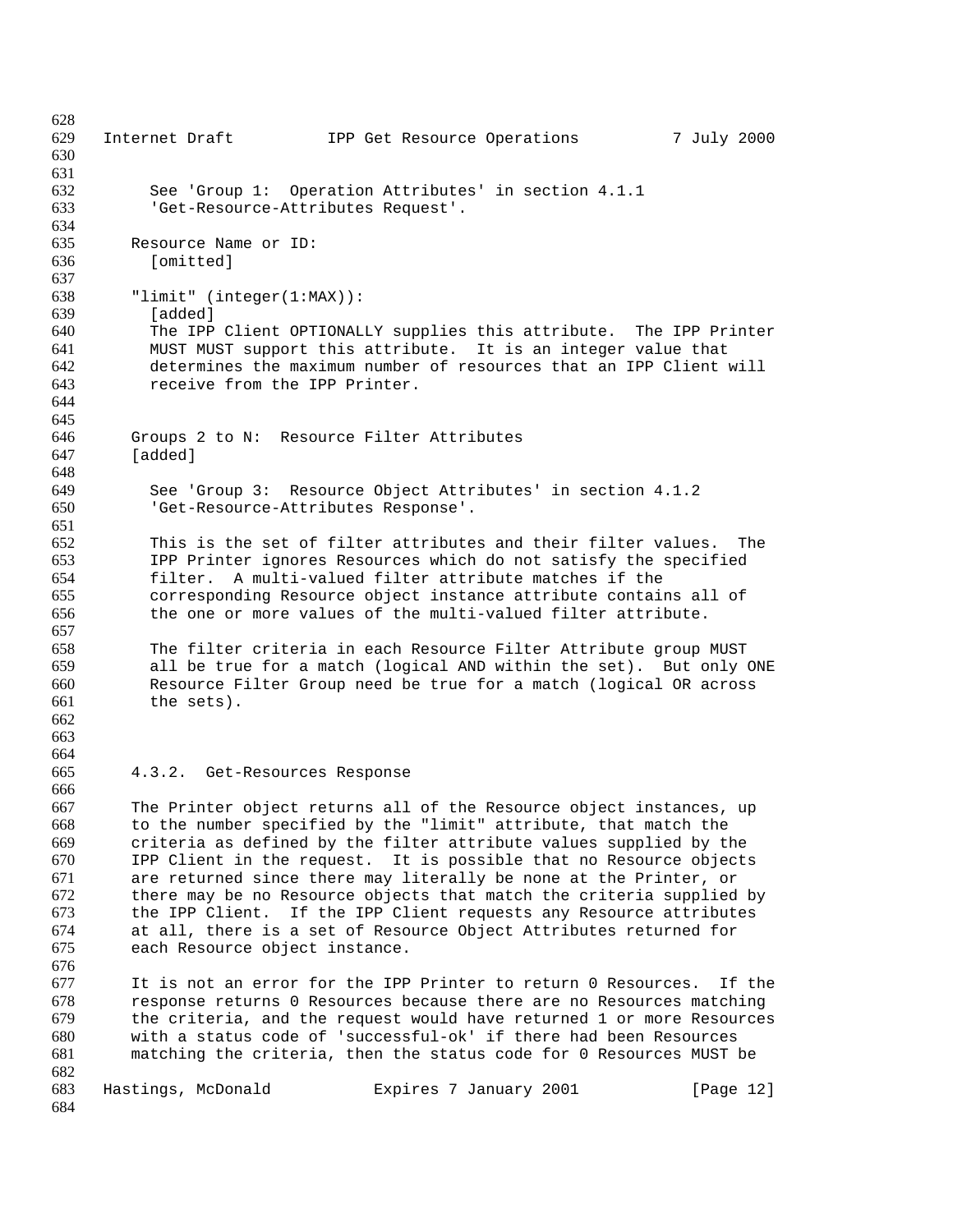| 685<br>686 | Internet Draft                                | IPP Get Resource Operations                                      | 7 July 2000 |
|------------|-----------------------------------------------|------------------------------------------------------------------|-------------|
| 687        |                                               |                                                                  |             |
| 688        | 'successful-ok'.                              |                                                                  |             |
| 689        |                                               |                                                                  |             |
| 690        |                                               |                                                                  |             |
| 691        | Group 1: Operation Attributes                 |                                                                  |             |
| 692        |                                               |                                                                  |             |
| 693        |                                               | See 'Group 1: Operation Attributes' in section 4.3.1             |             |
| 694        | 'Get-Resources Request'.                      |                                                                  |             |
| 695        |                                               |                                                                  |             |
| 696        |                                               |                                                                  |             |
| 697        | Group 2: Unsupported Attributes               |                                                                  |             |
| 698        |                                               |                                                                  |             |
| 699        |                                               | See 'Group 2: Unsupported Attributes' in section 4.1.2           |             |
| 700        | 'Get-Resource-Attributes Response'.           |                                                                  |             |
| 701        |                                               |                                                                  |             |
| 702        |                                               |                                                                  |             |
| 703        | Groups 3 to N: Resource Object Attributes     |                                                                  |             |
| 704<br>705 |                                               |                                                                  |             |
| 706        | 'Get-Resource-Attributes Response'.           | See 'Group 3: Resource Object Attributes' in section 4.1.2       |             |
| 707        |                                               |                                                                  |             |
| 708        |                                               | Resource object instances are returned sorted by "resource-id".  |             |
| 709        |                                               |                                                                  |             |
| 710        |                                               | ISSUE_2: Resource object instances are always returned sorted by |             |
| 711        |                                               | "resource-id" and not by "resource-name" (more user-friendly).   |             |
| 712        |                                               | Should we add an operation attribute to control the sort order?  |             |
| 713        |                                               |                                                                  |             |
| 714        |                                               |                                                                  |             |
| 715        |                                               |                                                                  |             |
| 716        | 4.4. Resource Operation Response Status Codes |                                                                  |             |
| 717        |                                               |                                                                  |             |
| 718        | client-error-not-authenticated                |                                                                  |             |
| 719        | client-error-not-authorized                   |                                                                  |             |
| 720        | client-error-resource-type-not-supported      |                                                                  |             |
| 721        | client-error-resource-data-not-supported      |                                                                  |             |
| 722        | client-error-resource-data-not-present        |                                                                  |             |
| 723        |                                               |                                                                  |             |
| 724        |                                               |                                                                  |             |
| 725        |                                               |                                                                  |             |
| 726        |                                               |                                                                  |             |
| 727        |                                               |                                                                  |             |
| 728<br>729 |                                               |                                                                  |             |
| 730        |                                               |                                                                  |             |
| 731        |                                               |                                                                  |             |
| 732        |                                               |                                                                  |             |
| 733        |                                               |                                                                  |             |
| 734        |                                               |                                                                  |             |
| 735        |                                               |                                                                  |             |
| 736        |                                               |                                                                  |             |
| 737        |                                               |                                                                  |             |
| 738        |                                               |                                                                  |             |
| 739        |                                               |                                                                  |             |
| 740        | Hastings, McDonald                            | Expires 7 January 2001                                           | [Page 13]   |
| 741        |                                               |                                                                  |             |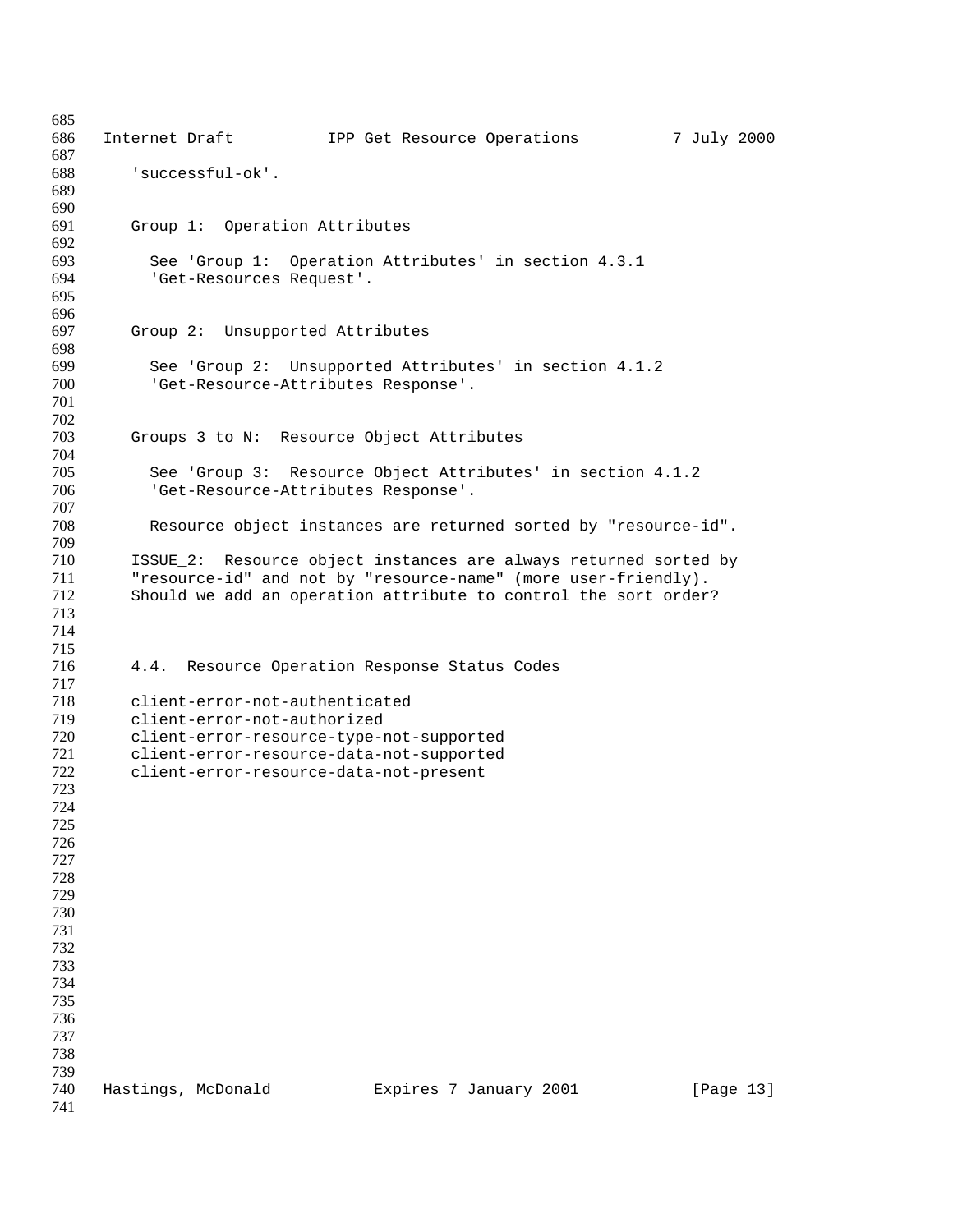743 Internet Draft 1PP Get Resource Operations 7 July 2000 5. Resource Attributes 5.1. Table of Required Resource Attributes All IPP Printers that support Resource objects MUST implement the following REQUIRED attributes defined in this specification (on the Resource object or the Printer object): 757 Resource Attribute **Resource Attribute** Resource Attribute Type Operation or Resource Group Printer Attribute Printer Attribute Type ----------------------------------- -------------------------- resource-type (type2 keyword) 762 resource-type [Operation group] resource-type-supported (1setOf type2 keyword) resource-name (name(127)) **resource-name contained a set of the contained resource-name [Operation group]**  [none] resource-id (integer(1:MAX)) 770 resource-id [Operation group] 771 max-resources-supported (integer(0:MAX)) resource-printer-uri (uri) **printer-uri contains the contract of the printer-uri contains the contract of the contract of the contract of the contract of the contract of the contract of the contract of the contract of the contract of the con**  printer-uri-supported (1setOf uri) 777 resource-charset (charset)<br>778 attributes-charset (Opera attributes-charset [Operation group]<br>
charset-configured (charset) 779 charset-configured charset-supported (1setOf charset) 182 resource-natural-language (naturalLanguage)<br>
783 attributes-natural-language [Operation group<br>
784 antural language [Operation group **1983 attributes-natural-language** [Operation group] natural-language-configured (naturalLanguage) generated-natural-language-supported (1setOf naturalLanguage) resource-data-present (boolean) 788 resource-data-present [Resource group] resource-data-present-supported (1setOf boolean) resource-data-uri (1setOf uri) resource-data-uri [Resource group] resource-data-schemes-supported (1setOf uri) resource-data-k-octets (integer(0:MAX)) Hastings, McDonald Expires 7 January 2001 [Page 14]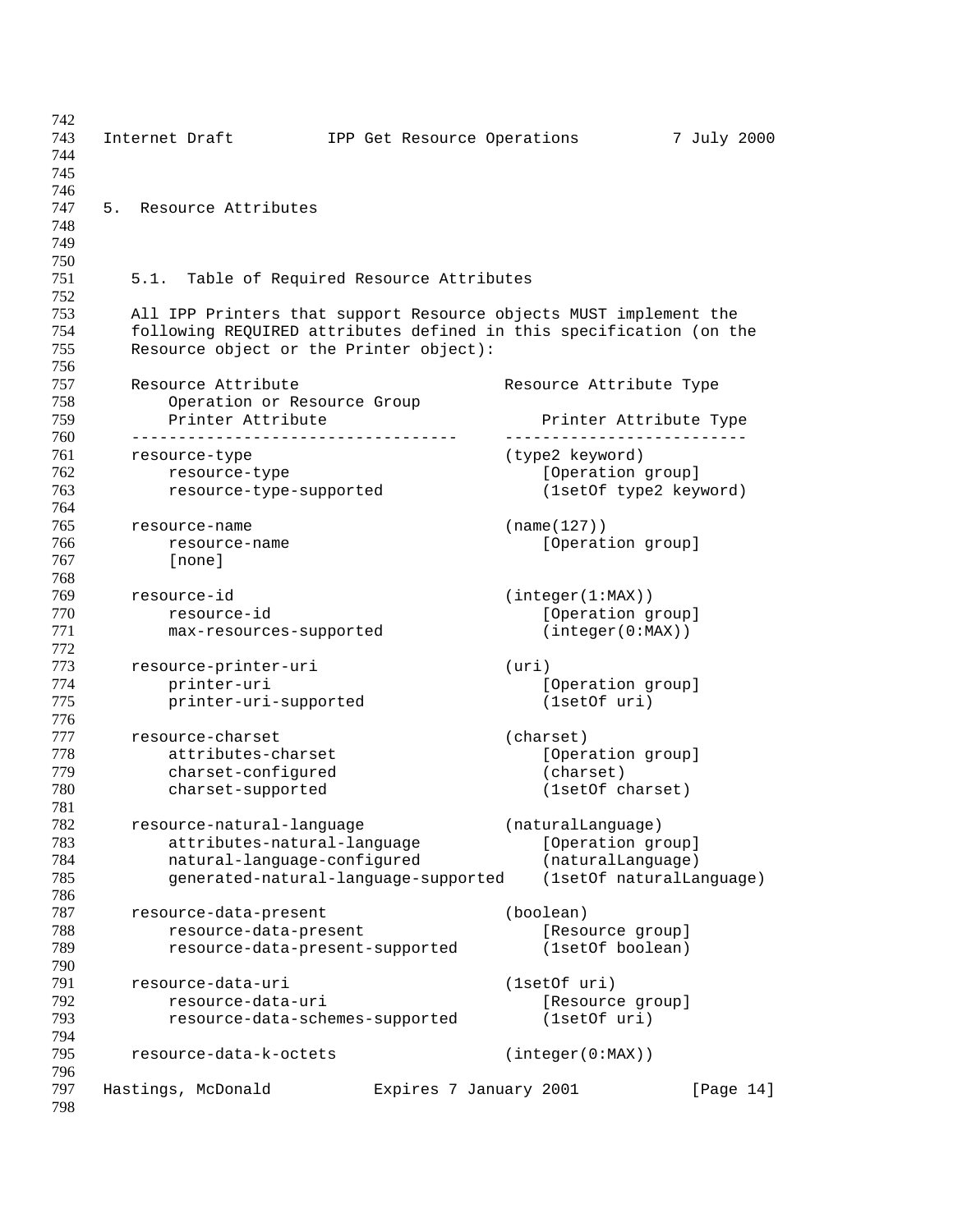| 799        |                                                                                                                                         |                                       |                                              |             |
|------------|-----------------------------------------------------------------------------------------------------------------------------------------|---------------------------------------|----------------------------------------------|-------------|
| 800        | Internet Draft                                                                                                                          | IPP Get Resource Operations           |                                              | 7 July 2000 |
| 801<br>802 |                                                                                                                                         |                                       |                                              |             |
| 803        | resource-data-k-octets                                                                                                                  | resource-data-k-octets-supported      | [Resource group]<br>(rangeOfInteger (0:MAX)) |             |
| 804        |                                                                                                                                         |                                       |                                              |             |
| 805        | resource-data-compression                                                                                                               |                                       | (type3 keyword)                              |             |
| 806        | resource-data-compression                                                                                                               |                                       | [Resource group]                             |             |
| 807        | compression-supported                                                                                                                   |                                       | (1setOf type3 keyword)                       |             |
| 808        |                                                                                                                                         |                                       |                                              |             |
| 809        | resource-create-user-name                                                                                                               |                                       | (name(MAX))                                  |             |
| 810        | requesting-user-name                                                                                                                    |                                       | [Operation group]                            |             |
| 811        | [none]                                                                                                                                  |                                       |                                              |             |
| 812        |                                                                                                                                         |                                       |                                              |             |
| 813        | resource-create-date-time                                                                                                               |                                       | (daterime)                                   |             |
| 814        | resource-create-date-time                                                                                                               |                                       | [Resource group]                             |             |
| 815        | [none]                                                                                                                                  |                                       |                                              |             |
| 816        |                                                                                                                                         |                                       |                                              |             |
| 817        | resource-create-time                                                                                                                    |                                       | (integer(0:MAX))                             |             |
| 818        | [none]                                                                                                                                  |                                       |                                              |             |
| 819<br>820 | printer-current-time                                                                                                                    |                                       | (integer(0:MAX))                             |             |
| 821        | resource-expiration-time                                                                                                                |                                       | (integer(0:MAX))                             |             |
| 822        | [none]                                                                                                                                  |                                       |                                              |             |
| 823        |                                                                                                                                         | [printer-current-time + duration]     |                                              |             |
| 824        |                                                                                                                                         |                                       |                                              |             |
| 825        | resource-duration                                                                                                                       |                                       | (integer(0:MAX))                             |             |
| 826        | resource-duration                                                                                                                       |                                       | [Resource group]                             |             |
| 827        | resource-duration-default                                                                                                               |                                       | (integer(0:MAX))                             |             |
| 828        | resource-duration-supported                                                                                                             |                                       | (rangeOfInteger(0:MAX))                      |             |
| 829        |                                                                                                                                         |                                       |                                              |             |
| 830        | resource-persistence                                                                                                                    |                                       | (boolean)                                    |             |
| 831        | resource-persistence                                                                                                                    |                                       | [Resource group]                             |             |
| 832        | resource-persistence-supported                                                                                                          |                                       | (boolean)                                    |             |
| 833        |                                                                                                                                         |                                       |                                              |             |
| 834        |                                                                                                                                         |                                       |                                              |             |
| 835        | 5.2.                                                                                                                                    | Table of Optional Resource Attributes |                                              |             |
| 836        |                                                                                                                                         |                                       |                                              |             |
| 837<br>838 | All IPP Printers that support Resource objects MAY implement the<br>following OPTIONAL attributes defined in this specification (on the |                                       |                                              |             |
| 839        | Resource object or the Printer object):                                                                                                 |                                       |                                              |             |
| 840        |                                                                                                                                         |                                       |                                              |             |
| 841        | Resource Attribute                                                                                                                      |                                       | Resource Attribute Type                      |             |
| 842        | Operation or Resource Group                                                                                                             |                                       |                                              |             |
| 843        | Printer Attribute                                                                                                                       |                                       | Printer Attribute Type                       |             |
| 844        |                                                                                                                                         |                                       |                                              |             |
| 845        | resource-info                                                                                                                           |                                       | (text(127))                                  |             |
| 846        | resource-info                                                                                                                           |                                       | [Resource group]                             |             |
| 847        | [none]                                                                                                                                  |                                       |                                              |             |
| 848        | resource-document-formats                                                                                                               |                                       | (1setOf mimeMediaType)                       |             |
| 849        | document-format-default                                                                                                                 |                                       | (mimeMediaType)                              |             |
| 850        | document-format-supported                                                                                                               |                                       | (1setOf mimeMediaType)                       |             |
| 851        |                                                                                                                                         |                                       |                                              |             |
| 852<br>853 | resource-os-types                                                                                                                       |                                       | (1setOf type2 keyword)                       |             |
| 854        | Hastings, McDonald                                                                                                                      | Expires 7 January 2001                |                                              | [Page 15]   |
| 855        |                                                                                                                                         |                                       |                                              |             |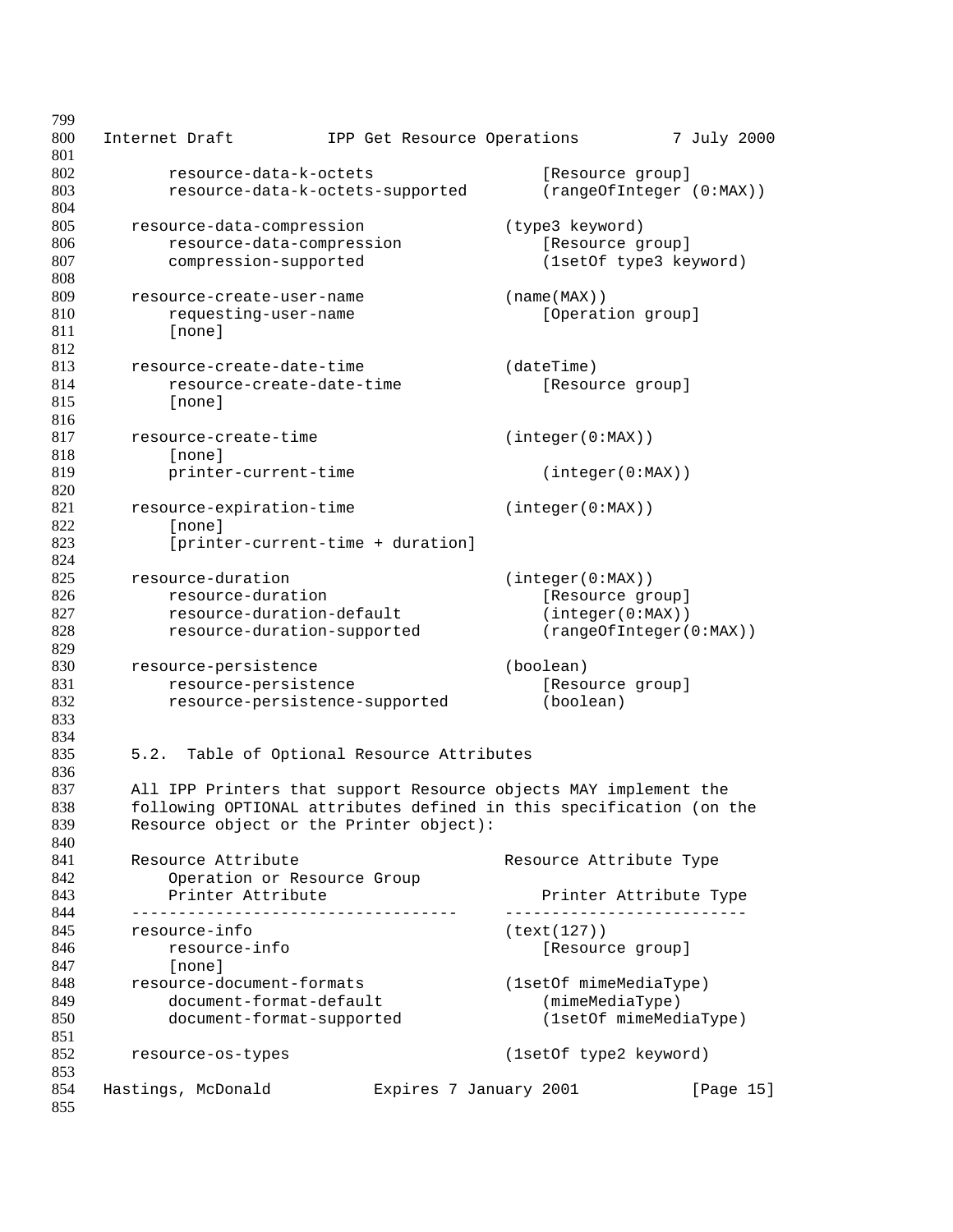```
856
857 Internet Draft 1PP Get Resource Operations 7 July 2000
858
859 resource-os-types-default (1setOf type2 keyword)
860 resource-os-types-supported (1setOf type2 keyword)
861
862 resource-change-time (integer(0:MAX))
863 [none]
864 [none]
865
866 resource-refresh-time (integer(0:MAX))
867 [none]
868 [none]
869
870
871 5.3. Resource Template Attributes
872
873
874
875 5.3.1. resource-info (text(127))
876
877 OPTIONAL - for IPP Printers to implement.
878
879 This attribute specifies descriptive information about this Resource
880 object. This may include manufacturer, version, copyright, etc.
881
882 See section 4.4.6 'printer-info' and section 4.4.9
883 'printer-make-and-model' in [IPP-MOD].
884
885
886
887 5.3.2. resource-charset (charset)
888
889 REQUIRED - for IPP Printers to implement.
890
891 This attribute specifies the charset of 'text' and 'name' attributes<br>892 of the Resource and of textual data in the associated Resource data
       of the Resource and of textual data in the associated Resource data
893 (if any).
894
895
896
897 5.3.3. resource-natural-language (naturalLanguage)
898
899 REQUIRED - for IPP Printers to implement.
900
901 This attribute specifies the natural language of 'text' and 'name'
902 attributes of the Resource and of textual data in the associated 903 Resource data (if any).
       Resource data (if any).
904
905
906
907
908
909
910
911 Hastings, McDonald Expires 7 January 2001 [Page 16]
912
```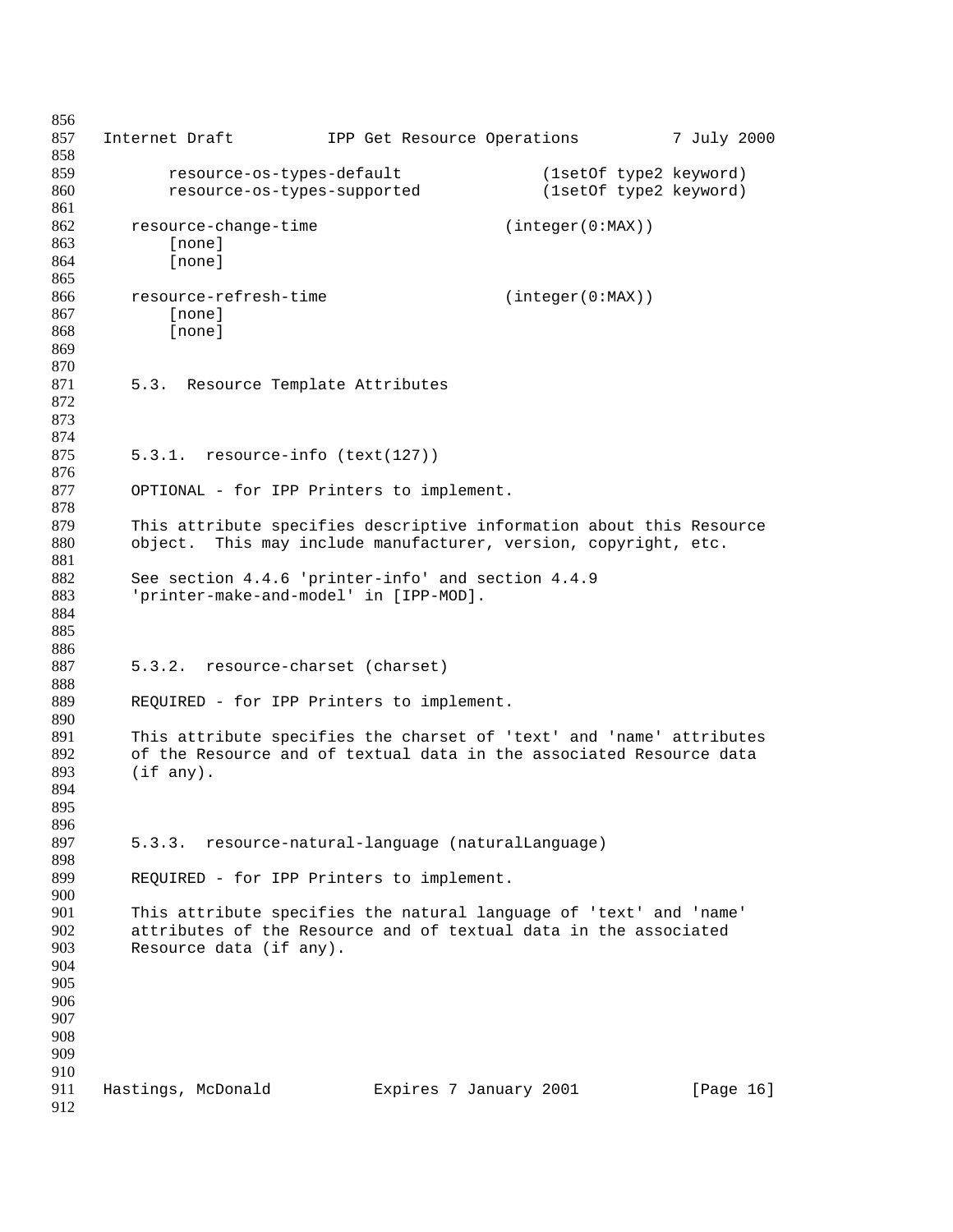914 Internet Draft 1PP Get Resource Operations 7 July 2000 5.3.4. resource-document-formats (1setOf mimeMediaType) OPTIONAL - for IPP Printers to implement. This attribute specifies the list of document formats supported by the Resource. 5.3.5. resource-os-types (1setOf type2 keyword) OPTIONAL - for IPP Printers to implement. 930<br>931 931 This attribute specifies the list of target operating system types of 932 the Resource. the Resource. See IANA registry of operating system names at [OS-TYPE]. 5.3.6. resource-data-present (boolean) REQUIRED - for IPP Printers to implement. The attribute indicates whether or not a local copy of the Resource data is present at the IPP Printer. 944<br>945 When "resource-data-present" is 'true' on a Resource object instance, 946 it indicates that the IPP Printer has stored a local copy of the<br>947 Besource data or has fetched a local copy of the Resource data the 947 Resource data or has fetched a local copy of the Resource data that<br>948 was specified by reference in "resource-data-uri". was specified by reference in "resource-data-uri". 950 When "resource-data-present" is 'false' on a Resource object instance<br>951 and "resource-data-uri" is empty, it indicates that there is no 951 and "resource-data-uri" is empty, it indicates that there is no<br>952 Resource data. Resource data. When "resource-data-present" is 'false' on a Resource object instance and "resource-data-uri" is non-empty, it indicates that the IPP Printer has NOT yet fetched a local copy of the Resource data that was specified by reference and the value of "resource-data-k-octets" is unverified. 960 See section 5.3.7 "resource-data-uri" in this document.<br>961 See section 5.3.8 "resource-data-k-octets" in this docu See section 5.3.8 "resource-data-k-octets" in this document. Hastings, McDonald Expires 7 January 2001 [Page 17]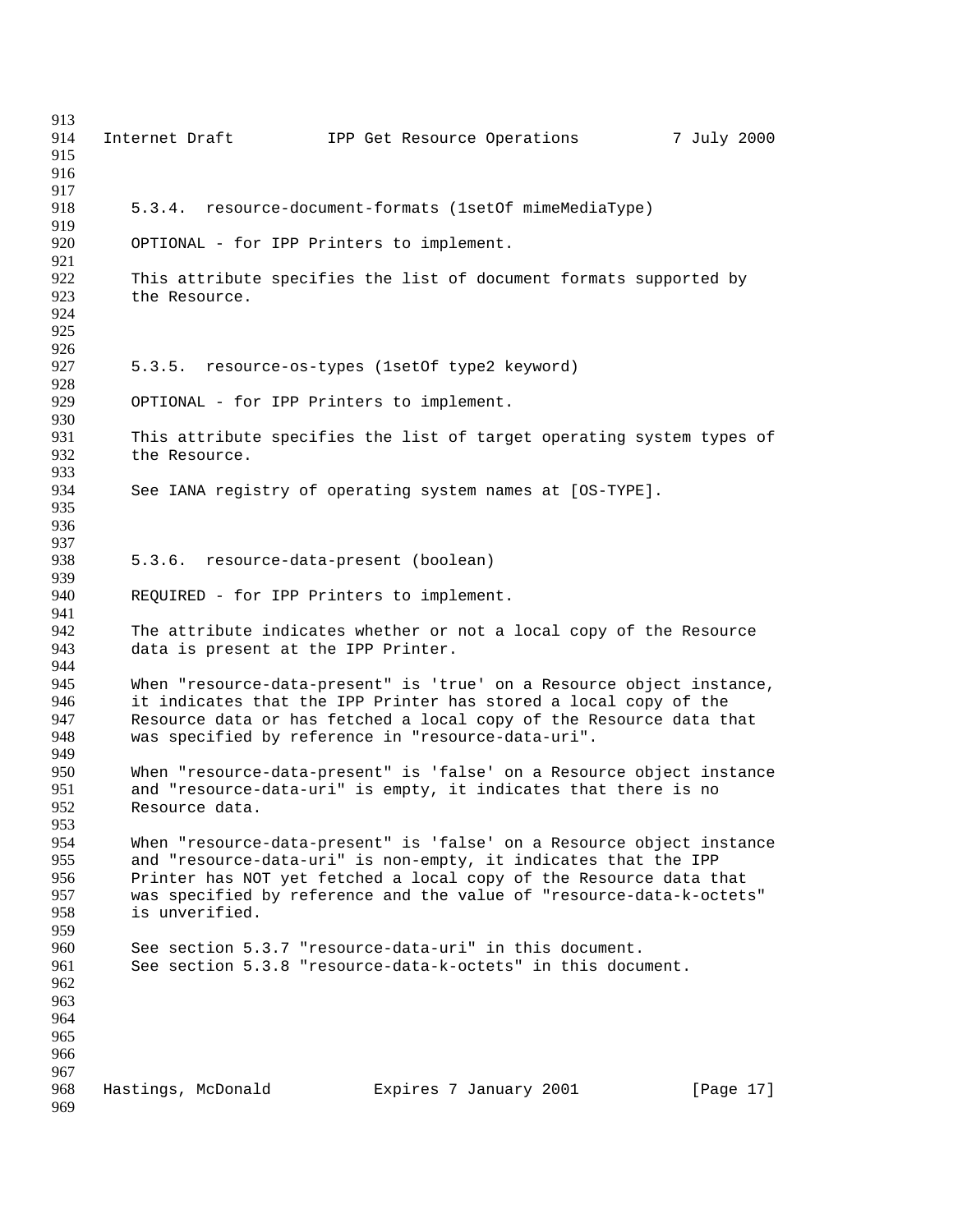971 Internet Draft 1PP Get Resource Operations 7 July 2000 5.3.7. resource-data-uri (1setOf uri) REQUIRED - for IPP Printers to implement. This attribute contains the URI of associated Resource data (if any) as a reference. Lazy Refresh: An IPP Printer NEED NOT immediately fetch a local copy of the 984 Resource data specified by reference in "resource-data-uri", but MUST<br>985 set "resource-data-present" to 'false' until a local copy is fetched. set "resource-data-present" to 'false' until a local copy is fetched. 987 When an IPP Printer does fetch a local copy of the Resource data, it<br>988 MUST set (REOUIRED) "resource-data-present" to 'true', set (REOUIRED 988 MUST set (REQUIRED) "resource-data-present" to 'true', set (REQUIRED)<br>989 Tresource-data-k-octets" to the actual size, and update the timestamp "resource-data-k-octets" to the actual size, and update the timestamp in the (OPTIONAL) "resource-refresh-time" attribute. ISSUE\_3: This 'lazy refresh' behavior may have performance and 993 Stale data' consequences for IPP Clients. Because the manufacturer<br>994 The may also be slow to inform installed IPP Printers of a new version of 994 may also be slow to inform installed IPP Printers of a new version of<br>995 a Resource (for update by means outside of this specification) the a Resource (for update by means outside of this specification) the 'stale data' problem may also apply to IPP Printers. Should we add an operation attribute to prevent this 'lazy refresh' behavior? See section 5.3.6 "resource-data-present" in this document. See section 4.4.27 'reference-uri-schemes-supported' in [IPP-MOD]. See section 3.2.2 'Print-URI' in [IPP-MOD]. 5.3.8. resource-data-k-octets (integer(0:MAX)) REQUIRED - for IPP Printers to implement. 1008<br>1009 This attribute contains the size of associated Resource data (if any). See 'Lazy Refresh' in section 5.3.7 'resource-data-uri' for IPP Printer behavior with respect to "resource-data-k-octets". See section 5.3.6 "resource-data-present" in this document. 5.3.9. resource-data-compression (type3 keyword) REQUIRED - for IPP Printers to implement. This attribute identifies the compression of the associated Resource Hastings, McDonald Expires 7 January 2001 [Page 18]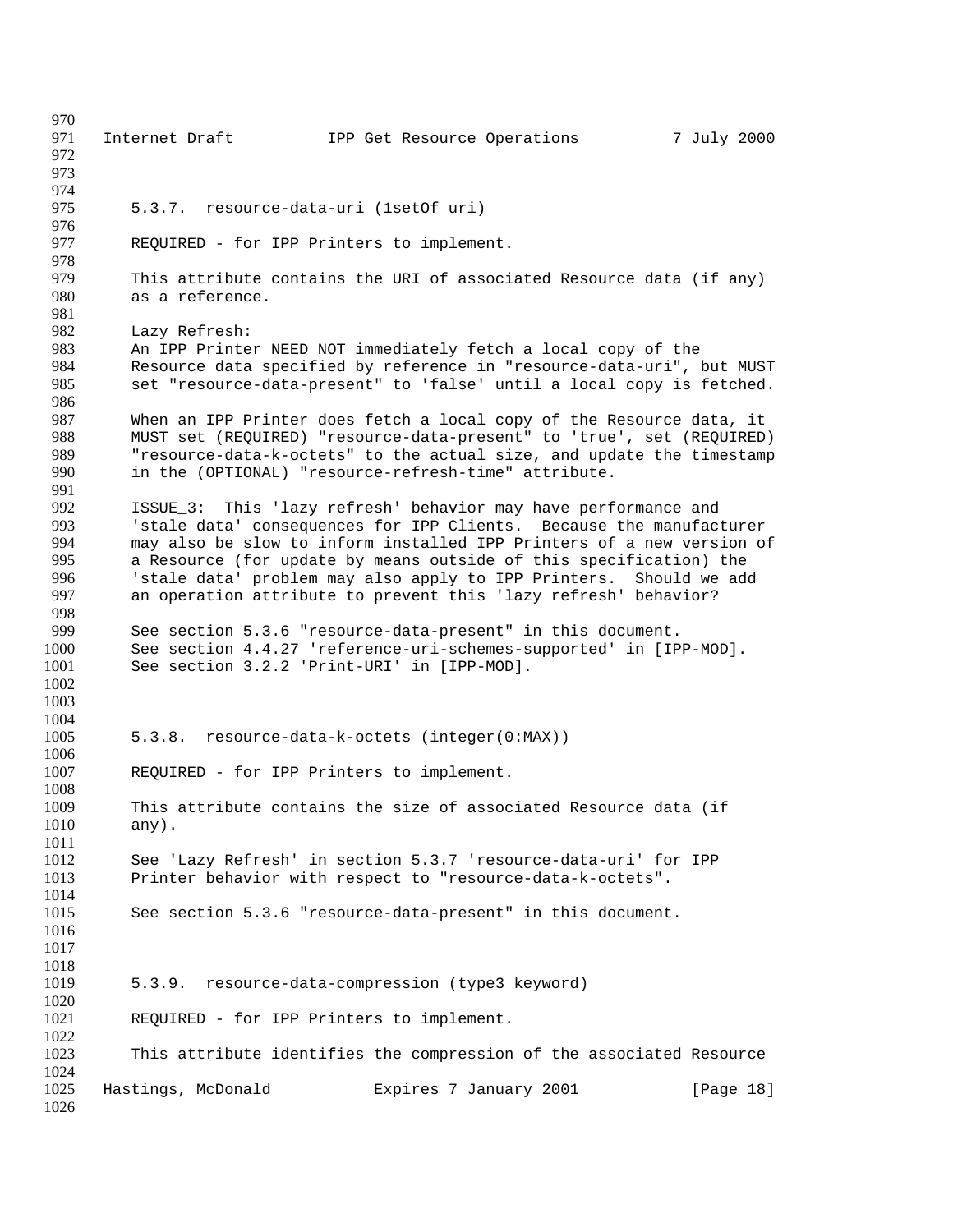Internet Draft IPP Get Resource Operations 7 July 2000 data (if any). See section 4.4.32 'compression-supported' in [IPP-MOD] for standard keyword values. 5.3.10. resource-create-date-time (dateTime) REQUIRED - for IPP Printers to implement. 1041 This attribute indicates the date and time at which the Resource<br>1042 object instance was created. object instance was created. 1044 Mote: This time SHOULD reflect the actual 'build date' of the 1994 1045 1045 Resource data rather than simply the 'install date' on the IPP<br>1046 Printer, because this is more informative for the end user. Printer, because this is more informative for the end user. See section 4.4.30 'printer-current-time' in [IPP-MOD]. See section 4.3.14.5 'date-time-at-creation' in [IPP-MOD]. 5.3.11. resource-duration (integer(0:MAX)) REQUIRED - for IPP Printers to implement. This attribute indicates length of the Resource object instance lease in seconds. 1060 See section 5.4.6 "resource-create-time" in this document.<br>1061 See section 5.4.9 "resource-expiration-time" in this docum See section 5.4.9 "resource-expiration-time" in this document. 5.3.12. resource-persistence (boolean) REQUIRED - for IPP Printers to implement. This attribute indicates whether or not this Resource object instance is persistent (preserved by the IPP Printer across power cycles). A 'true' value specifies an infinite lease and supersedes "resource-duration" and "resource-expiration-time". A 'false' value 1074 specifies a finite lease and selects use of "resource-duration" and 1075 vesource-expiration-time". "resource-expiration-time". See section 5.3.11 "resource-duration" in this document. See section 5.4.9 "resource-expiration-time" in this document. Hastings, McDonald Expires 7 January 2001 [Page 19]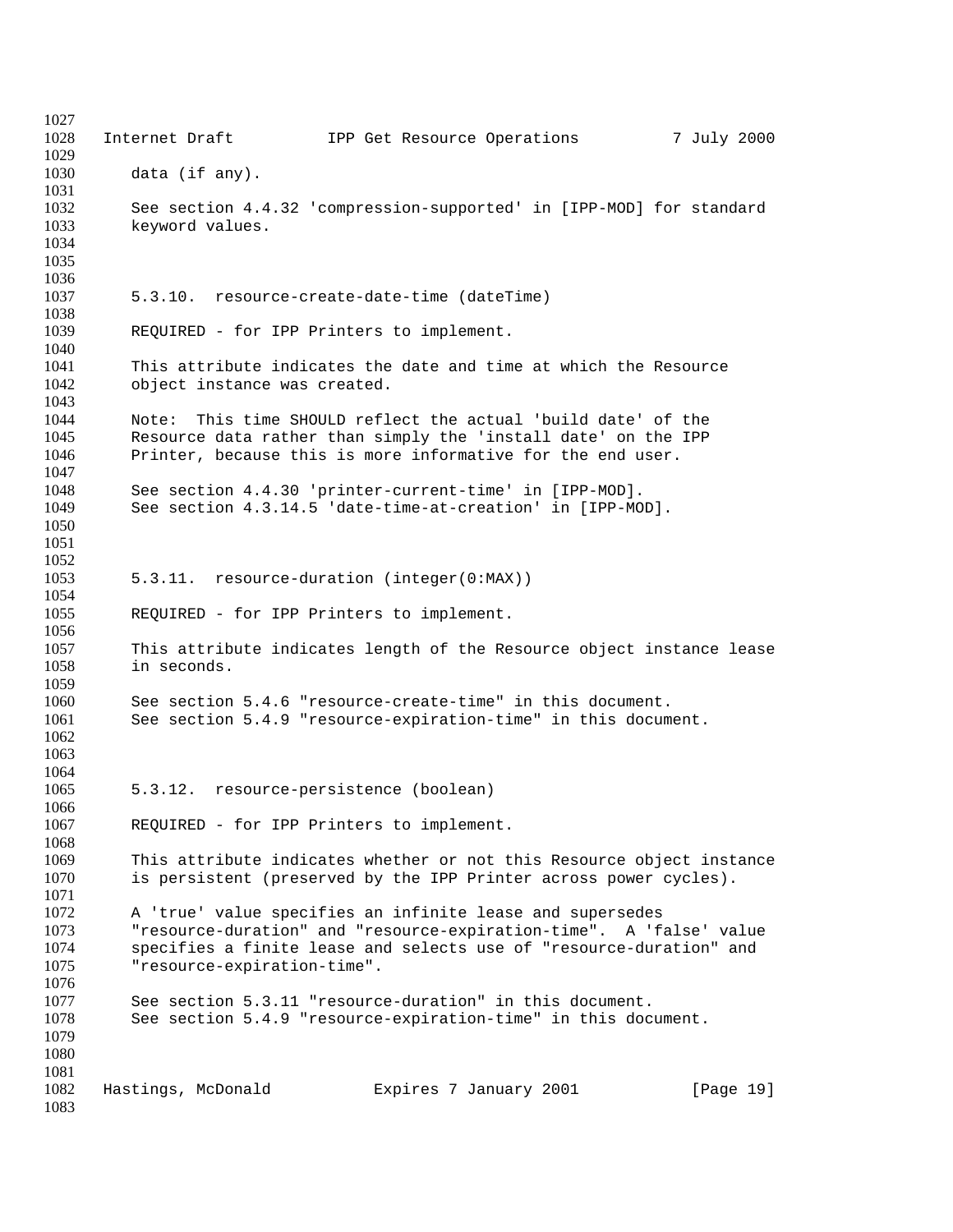| 1084<br>1085<br>1086<br>1087         | 7 July 2000<br>Internet Draft<br>IPP Get Resource Operations                                                                                                                                                                                                                                 |
|--------------------------------------|----------------------------------------------------------------------------------------------------------------------------------------------------------------------------------------------------------------------------------------------------------------------------------------------|
| 1088<br>1089<br>1090<br>1091         | 5.4. Resource Description Attributes                                                                                                                                                                                                                                                         |
| 1092<br>1093<br>1094                 | 5.4.1. resource-type (type2 keyword)                                                                                                                                                                                                                                                         |
| 1095<br>1096                         | REQUIRED - for IPP Printers to implement.                                                                                                                                                                                                                                                    |
| 1097<br>1098<br>1099<br>1100         | This attribute identifies the type of this Resource object instance<br>which determines additional Resource attributes specific to the named<br>type.                                                                                                                                        |
| 1101                                 | The following standard keyword values are defined:                                                                                                                                                                                                                                           |
| 1102<br>1103<br>1104<br>1105<br>1106 | 'driver': The Resource contains client print support files<br>(e.g., a driver) for an IPP Client (see section 6 'Driver<br>Resource Type' in this document) for this IPP Printer.                                                                                                            |
| 1107<br>1108<br>1109                 | $5.4.2.$ resource-name (name(127))                                                                                                                                                                                                                                                           |
| 1110<br>1111                         |                                                                                                                                                                                                                                                                                              |
| 1112                                 | REQUIRED - for IPP Printers to implement.                                                                                                                                                                                                                                                    |
| 1113<br>1114<br>1115                 | This attribute is the human-readable name of the Resource. This name<br>is more user-friendly than the integer "resource-id" attribute.                                                                                                                                                      |
| 1116<br>1117<br>1118<br>1119         | This name MUST be unique among Resources of the SAME "resource-type".<br>IPP Printers MUST not allow Resource object instances of the SAME<br>"resource-type" with duplicate "resource-name" values.                                                                                         |
| 1120<br>1121<br>1122<br>1123<br>1124 | This attribute has been specified as REQUIRED (unlike<br>Note:<br>"job-name") in the interests of ease-of-use. IPP Printers are<br>expected to implement large numbers of Resource objects and the<br>guaranteed presence of the user-friendly name will benefit<br>ease-of-use.             |
| 1125<br>1126<br>1127<br>1128         | See section 4.3.5 'job-name' in [IPP-MOD].                                                                                                                                                                                                                                                   |
| 1129<br>1130                         | 5.4.3. resource-id (integer(1:MAX))                                                                                                                                                                                                                                                          |
| 1131<br>1132<br>1133                 | REQUIRED - for IPP Printers to implement.                                                                                                                                                                                                                                                    |
| 1134<br>1135<br>1136<br>1137         | This attribute contains the locally unique ID of the Resource.<br>The<br>IPP Printer, on creation of a new Resource (by means outside of this<br>specification), generates an ID which identifies the new Resource on<br>that Printer (but not globally). The zero '0' value is not included |
| 1138<br>1139<br>1140                 | Hastings, McDonald<br>Expires 7 January 2001<br>[Page 20]                                                                                                                                                                                                                                    |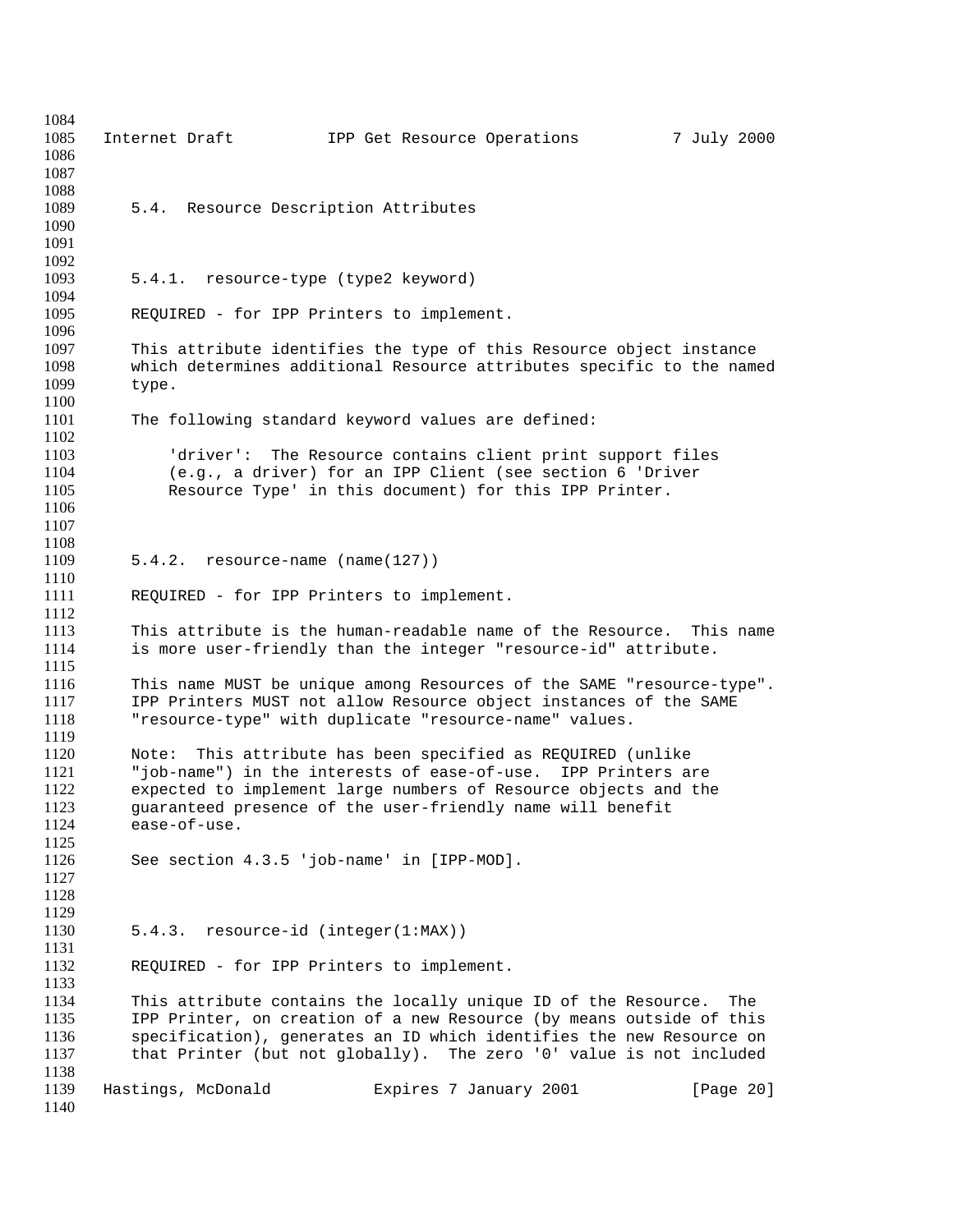1142 Internet Draft 1PP Get Resource Operations 7 July 2000 to allow for compatibility with SNMP index values which also cannot be zero '0'. See section 4.3.2 'job-id' in [IPP-MOD]. 5.4.4. resource-printer-uri (uri) REQUIRED - for IPP Printers to implement. 1155 This attribute identifies the IPP Printer that hosts this Resource<br>1156 object instance. object instance. See section 4.3.3 'job-printer-uri' in [IPP-MOD]. 5.4.5. resource-create-user-name (name(MAX)) REQUIRED - for IPP Printers to implement. This attribute contains the name of the end user that created this Resource object instance. For factory-installed resources, "resource-create-user-name" MUST be set to the empty string to prevent namespace conflicts in end user networks. See section 4.3.6 'job-originating-user-name' in [IPP-MOD]. 5.4.6. resource-create-time (integer(0:MAX)) REQUIRED - for IPP Printers to implement. This attribute indicates the time at which the Resource object instance was created. Note: This time SHOULD reflect the actual 'build time' of the Resource data rather than simply the 'install time' on the IPP Printer, because this is more informative for the end user. See section 4.4.29 'printer-up-time' in [IPP-MOD]. See section 4.3.14.1 'time-at-creation' in [IPP-MOD]. Hastings, McDonald Expires 7 January 2001 [Page 21]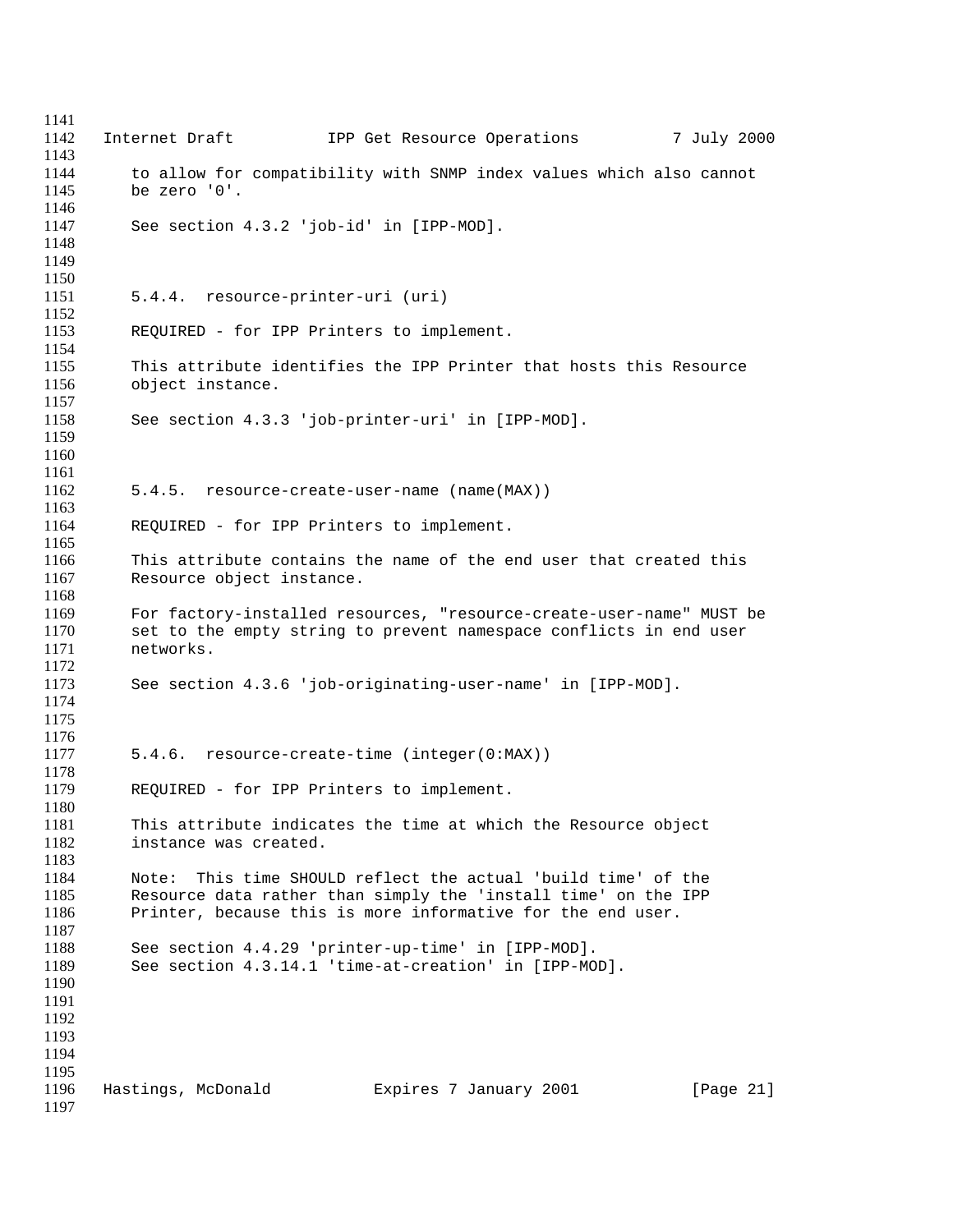1199 Internet Draft 1PP Get Resource Operations 7 July 2000 5.4.7. resource-change-time (integer(0:MAX)) REQUIRED - for IPP Printers to implement. This attribute indicates the time at which the Resource object instance was last changed. See section 5.4.6 "resource-create-time" in this document. See section 4.4.29 'printer-up-time' in [IPP-MOD]. 5.4.8. resource-refresh-time (integer(0:MAX)) REQUIRED - for IPP Printers to implement. This attribute indicates the time at which the Resource object instance was last refreshed (i.e., a local copy of the Resource data was made). See section 5.4.6 "resource-create-time" in this document. See section 4.4.29 'printer-up-time' in [IPP-MOD]. 5.4.9. resource-expiration-time (integer(0:MAX)) REQUIRED - for IPP Printers to implement. 1232 This attribute indicates the time at which the Resource object<br>1233 Instance lease will expire. instance lease will expire. 1235 See section 5.4.6 "resource-create-time" in this document.<br>1236 See section 5.3.11 "resource-duration" in this document. 1236 See section 5.3.11 "resource-duration" in this document.<br>1237 See section 4.4.29 'printer-up-time' in [IPP-MOD]. See section 4.4.29 'printer-up-time' in [IPP-MOD]. See section 4.3.14.5 'date-time-at-creation' in [IPP-MOD]. Hastings, McDonald Expires 7 January 2001 [Page 22]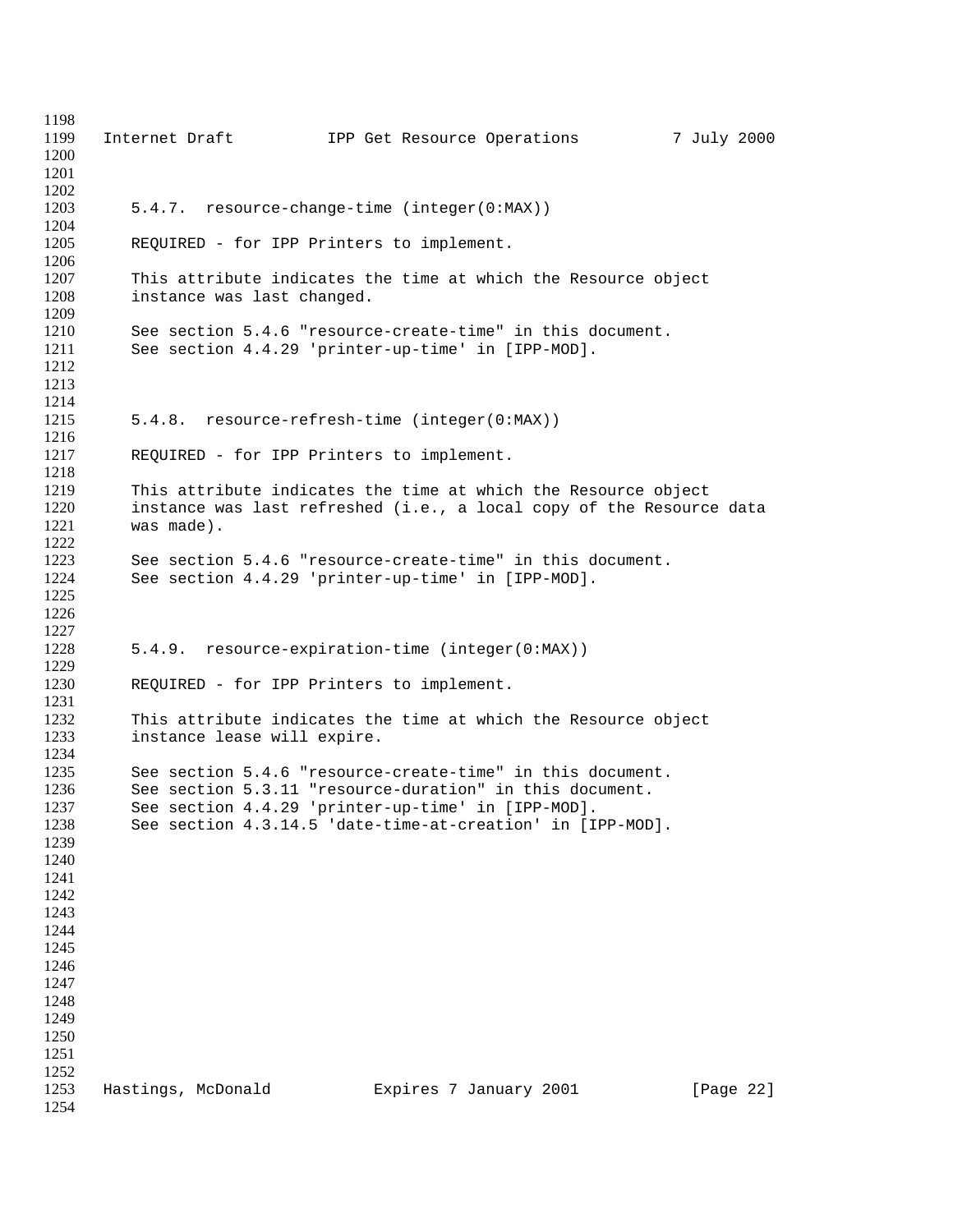1256 Internet Draft 1PP Get Resource Operations 7 July 2000 6. Driver Resource Type 6.1. Table of Required Driver Resource Attributes All IPP Printers that support Driver Resource objects MUST implement the following REQUIRED attributes defined in this specification (on 1269 the Driver Resource object or the Printer object): 1271 Driver Resource Attribute Driver Attribute Type<br>1272 Operation or Resource Group 1272 Operation or Resource Group<br>1273 Printer Attribute **Printer Attribute Printer Attribute** Printer Attribute Type ------------------------------- -------------------------- driver-file-type (type2 keyword) 1276 driver-file-type [Resource group]<br>1277 driver-file-type-default (type2 keyword) 1277 driver-file-type-default driver-file-type-supported (1setOf type2 keyword) driver-file-name (name(MAX)) driver-file-name [Resource group] [none] 6.2. Table of Optional Driver Resource Attributes All IPP Printers that support Driver Resource objects MAY implement the following OPTIONAL attributes defined in this specification (on the Driver Resource object or the Printer object): Driver Resource Attribute Driver Attribute Type Operation or Resource Group Printer Attribute Printer Attribute Type ------------------------------- -------------------------- driver-charset (1setOf charset) 1296 driver-charset [Resource group] 1297 charset-configured (charset) charset-supported (1setOf charset) 1300 driver-natural-language (1setOf naturalLanguage)<br>1301 driver-natural-language (Resource group) 1301 driver-natural-language [Resource group] natural-language-configured (naturalLanguage) generated-natural-language-configured (1setOf naturalLanguage) Hastings, McDonald Expires 7 January 2001 [Page 23]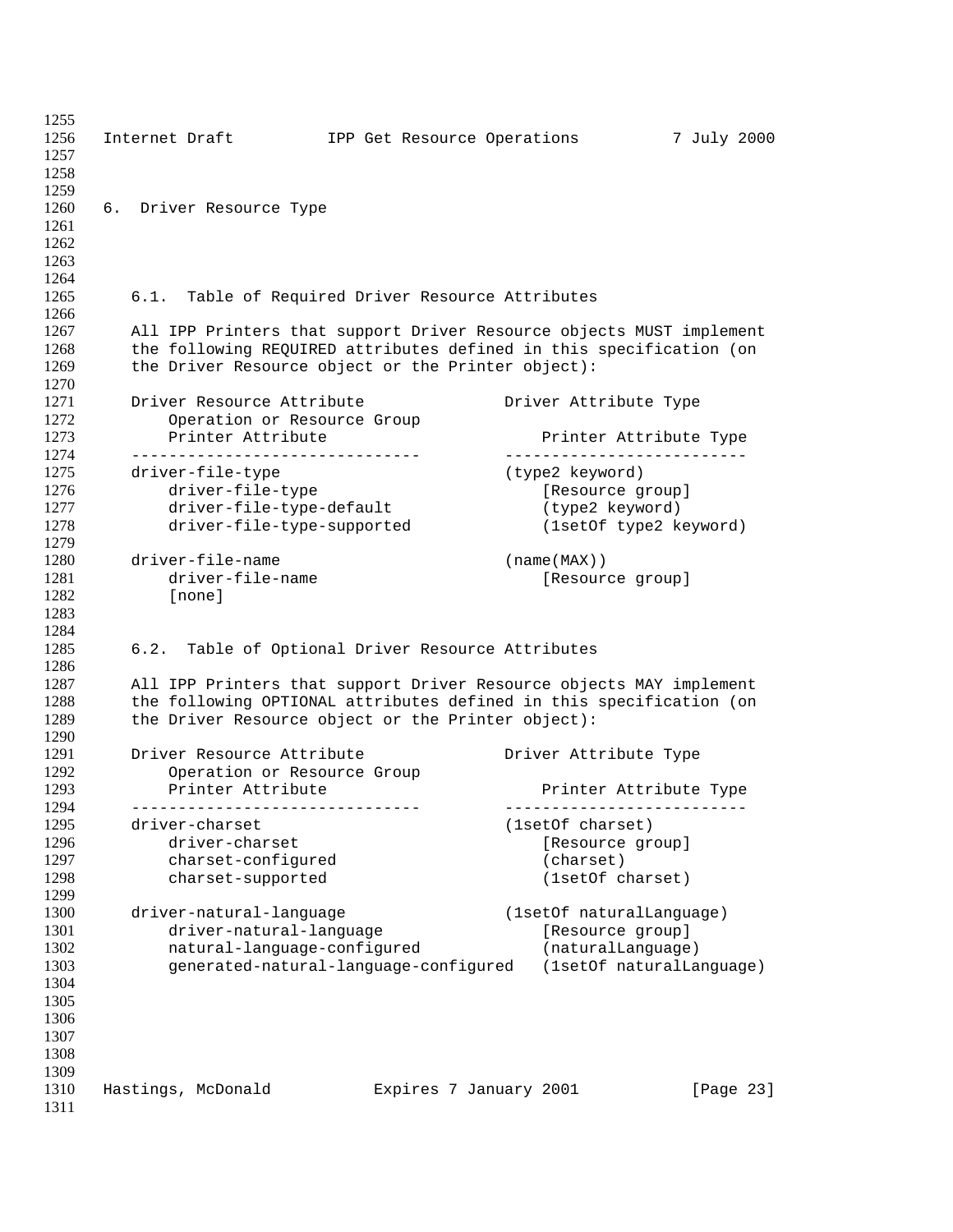| 1312         |                                                                                        |
|--------------|----------------------------------------------------------------------------------------|
| 1313         | Internet Draft<br>7 July 2000<br>IPP Get Resource Operations                           |
| 1314         |                                                                                        |
| 1315<br>1316 |                                                                                        |
| 1317         |                                                                                        |
| 1318         | 6.3. Driver Resource Template Attributes                                               |
| 1319         |                                                                                        |
| 1320         |                                                                                        |
| 1321         | 6.3.1. driver-charset (1set of charset)                                                |
| 1322         |                                                                                        |
| 1323         | OPTIONAL - for IPP Printers to implement.                                              |
| 1324         |                                                                                        |
| 1325         | This attribute specifies the list of client charsets                                   |
| 1326         | supported by the Driver Resource (when installed on the client system                  |
| 1327         |                                                                                        |
| 1328         |                                                                                        |
| 1329         |                                                                                        |
| 1330         | 6.3.2. driver-natural-language (1setOf naturalLanguage)                                |
| 1331         |                                                                                        |
| 1332         | OPTIONAL - for IPP Printers to implement.                                              |
| 1333         |                                                                                        |
| 1334         | This attribute specifies the list of client natural languages                          |
| 1335         | supported by the Driver Resource (when installed on the client system                  |
| 1336         |                                                                                        |
| 1337         |                                                                                        |
| 1338         |                                                                                        |
| 1339         | 6.3.3. driver-file-type (type2 keyword)                                                |
| 1340         |                                                                                        |
| 1341         | REQUIRED - for IPP Printers to implement.                                              |
| 1342         |                                                                                        |
| 1343         | This attribute specifies the client file type of                                       |
| 1344         | this Driver Resource (when installed on the client system).                            |
| 1345         |                                                                                        |
| 1346         | The following standard keyword values are defined:                                     |
| 1347         |                                                                                        |
| 1348         | 'none': The Driver Resource contains client print support files i                      |
| 1349         | unspecified (opaque) format.                                                           |
| 1350         |                                                                                        |
| 1351         | 'exec': The Driver Resource contains client print support files i                      |
| 1352         | native executable format of the operating system(s) specified in                       |
| 1353         | "resource-os-types" attribute, for example '.exe' on Microsoft sy                      |
| 1354         |                                                                                        |
| 1355         | 'gpd': The Driver Resource contains client print support files in                      |
| 1356         | Microsoft GPD format.                                                                  |
| 1357         |                                                                                        |
| 1358<br>1359 | 'java': The Driver Resource contains client print support files i                      |
| 1360         |                                                                                        |
| 1361         | 'ppd': The Driver Resource contains client print support files in<br>Adobe PPD format. |
| 1362         |                                                                                        |
| 1363         | 'printcap': The Driver Resource contains client print support fil                      |
| 1364         | the UNIX 'printcap' format.                                                            |
| 1365         |                                                                                        |
| 1366         |                                                                                        |
| 1367         | Hastings, McDonald<br>Expires 7 January 2001<br>[Page $24$ ]                           |
| 1368         |                                                                                        |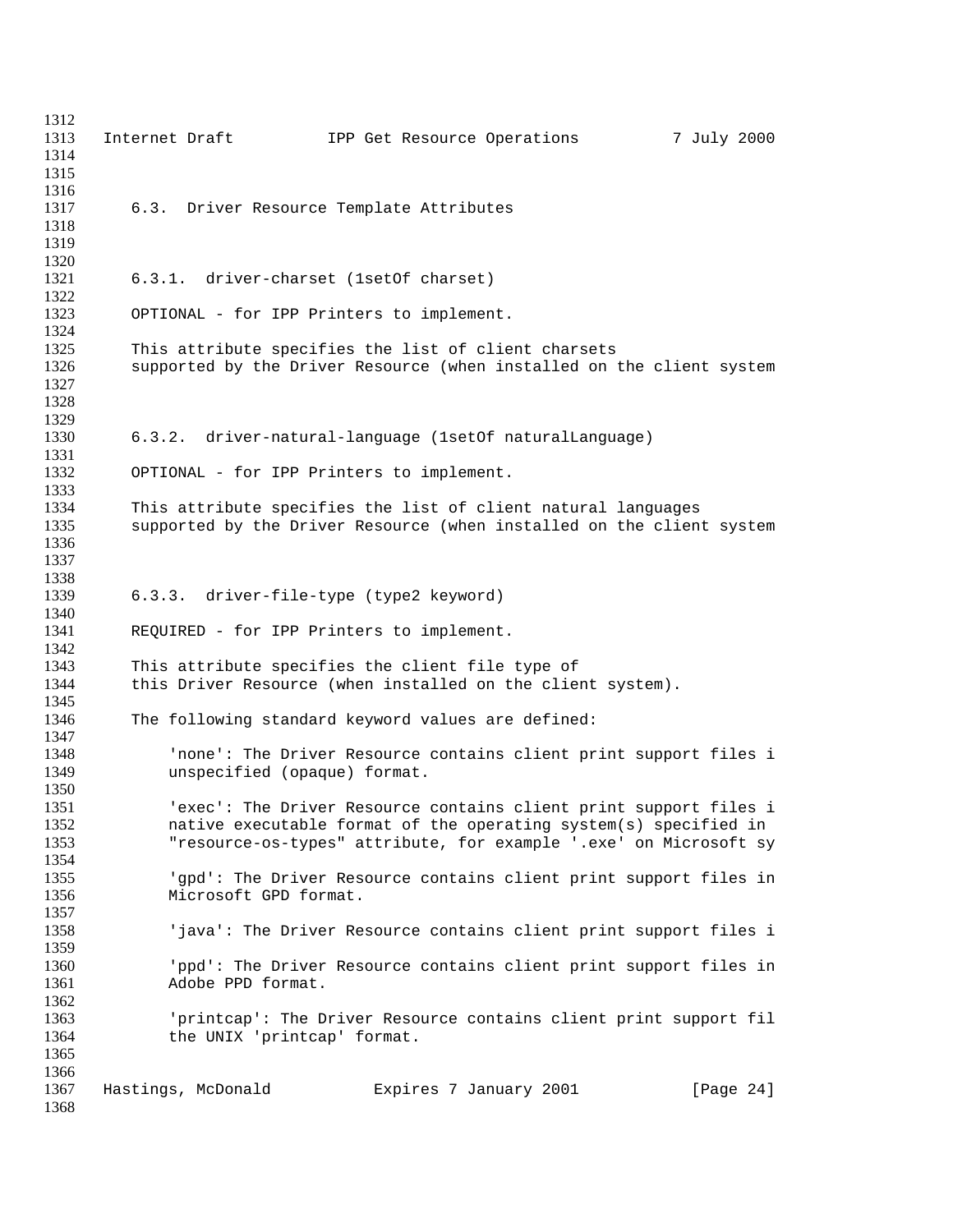1370 Internet Draft 1PP Get Resource Operations 7 July 2000 'script': The Driver Resource contains client print support files native script format of the operating system(s) specified in the "resource-os-types" attribute, for example Bourne shell on UNIX s Note: This type may be ambiguous on some target operating system 'updf': The Driver Resource contains client print support files i (work-in-progress) PWG UPDF format. 6.3.4. driver-file-name (name(MAX)) REQUIRED - for IPP Printers to implement. This attribute specifies the client file name of this Driver Resource (when installed on the client system) 1389 or the empty string (if none configured). If this Driver Resource contains multiple client print support files, then "driver-file-name" SHOULD specify an 'install directory path'. Hastings, McDonald Expires 7 January 2001 [Page 25]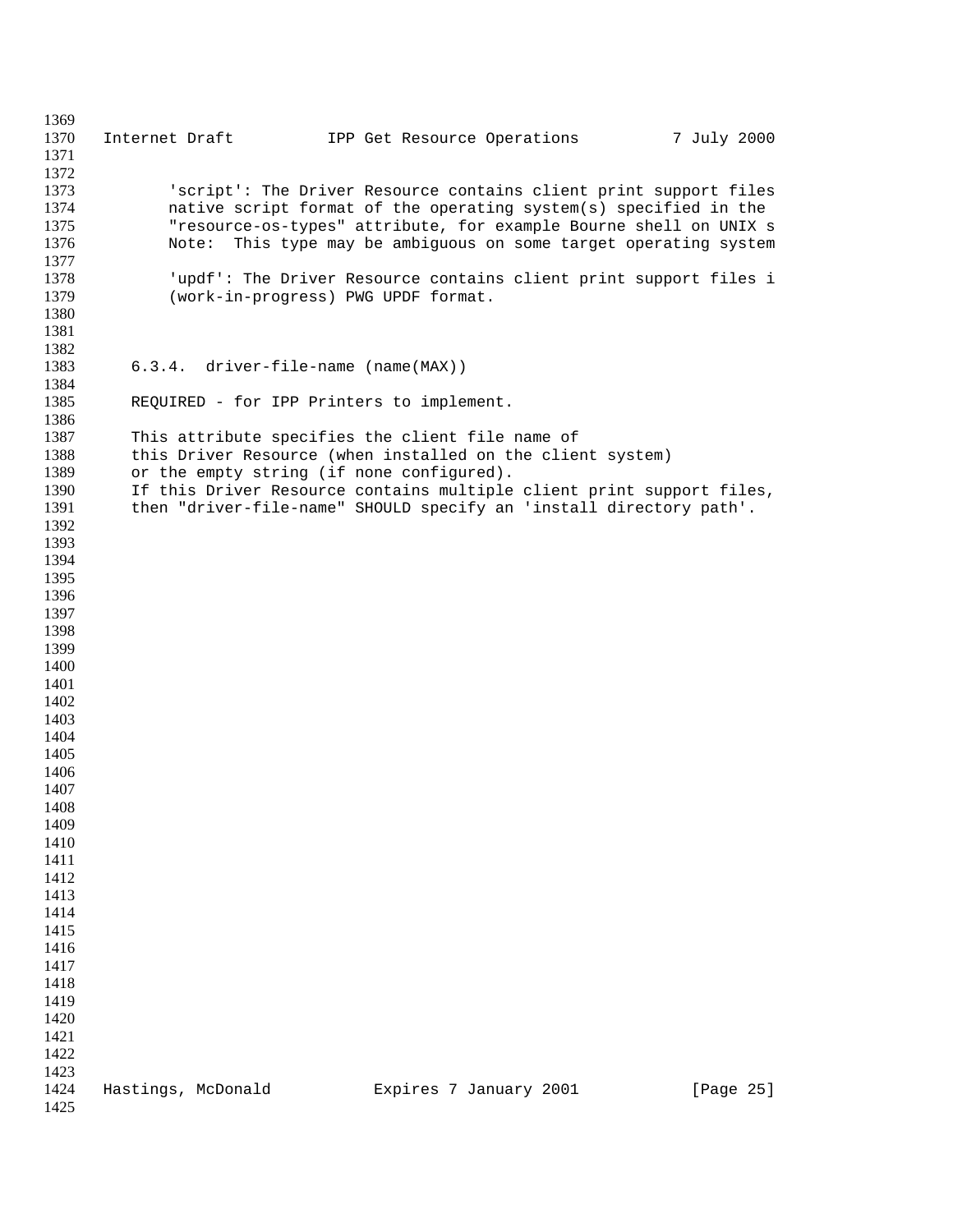| 1426         |                                                                       |
|--------------|-----------------------------------------------------------------------|
| 1427         | 7 July 2000<br>Internet Draft TPP Get Resource Operations             |
| 1428         |                                                                       |
| 1429         |                                                                       |
| 1430<br>1431 |                                                                       |
| 1432         | 7. Conformance Requirements                                           |
| 1433         |                                                                       |
| 1434         |                                                                       |
| 1435         | 7.1. IPP Client Conformance Requirements                              |
| 1436         |                                                                       |
| 1437         | IPP Clients MUST supply the required operation attributes in Resource |
| 1438         | operations.                                                           |
| 1439         |                                                                       |
| 1440         |                                                                       |
| 1441         | 7.2. IPP Printer Conformance Requirements                             |
| 1442         |                                                                       |
| 1443         |                                                                       |
| 1444         |                                                                       |
| 1445         | 7.2.1. Resource Operations                                            |
| 1446         |                                                                       |
| 1447         | All IPP Printers that support Resource objects MUST implement         |
| 1448         | the following REQUIRED operations defined in this specification:      |
| 1449         |                                                                       |
| 1450         | Resource Operation                                                    |
| 1451         | ------------------                                                    |
| 1452         | Get-Resources                                                         |
| 1453         | Get-Resource-Attributes                                               |
| 1454<br>1455 | Get-Resource-Data                                                     |
| 1456         |                                                                       |
| 1457         |                                                                       |
| 1458         |                                                                       |
| 1459         |                                                                       |
| 1460         |                                                                       |
| 1461         |                                                                       |
| 1462         |                                                                       |
| 1463         |                                                                       |
| 1464         |                                                                       |
| 1465         |                                                                       |
| 1466         |                                                                       |
| 1467         |                                                                       |
| 1468         |                                                                       |
| 1469         |                                                                       |
| 1470         |                                                                       |
| 1471         |                                                                       |
| 1472         |                                                                       |
| 1473         |                                                                       |
| 1474         |                                                                       |
| 1475         |                                                                       |
| 1476         |                                                                       |
| 1477         |                                                                       |
| 1478         |                                                                       |
| 1479         |                                                                       |
| 1480<br>1481 | Hastings, McDonald<br>Expires 7 January 2001<br>[Page 26]             |
| 1482         |                                                                       |
|              |                                                                       |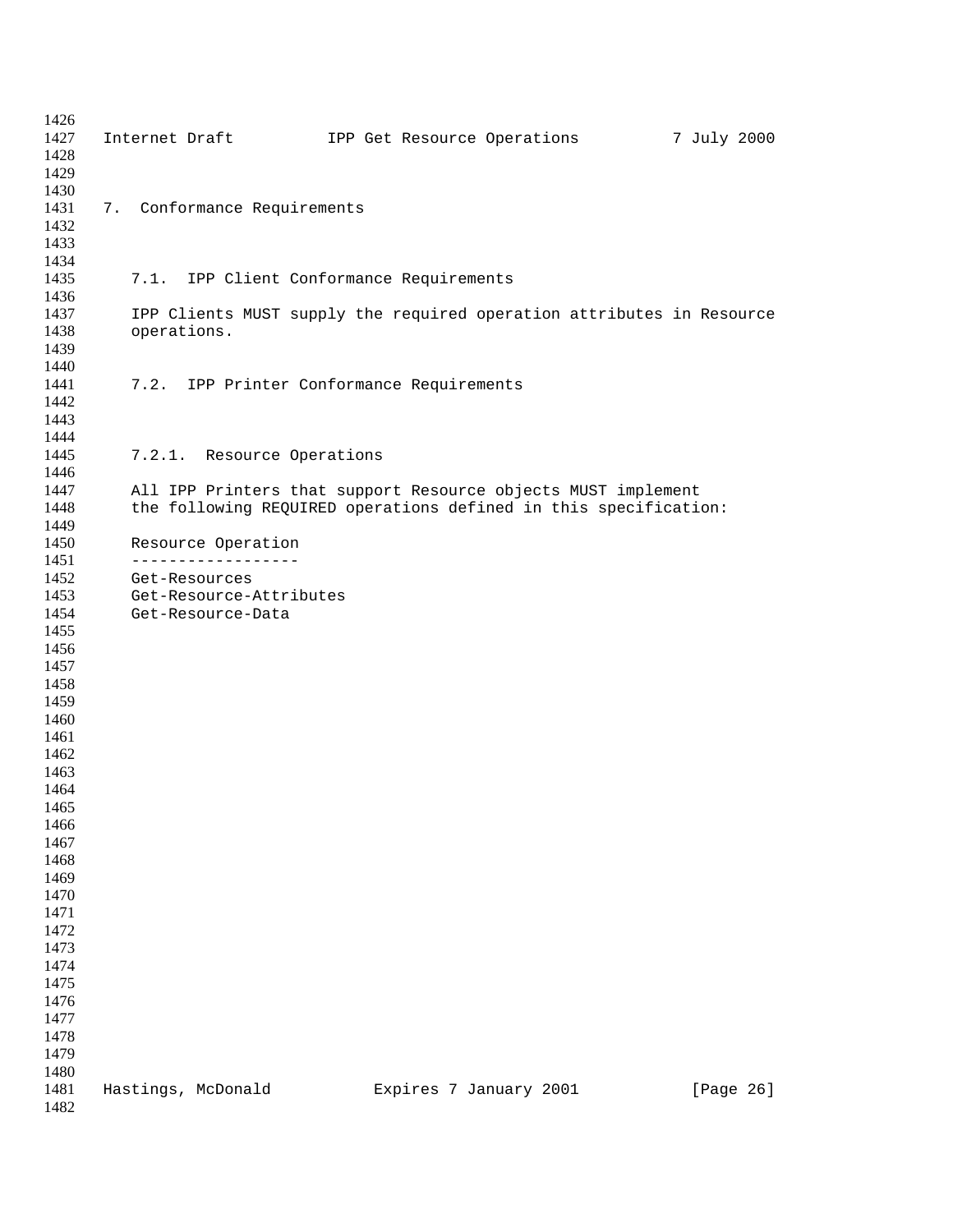| 1483         |                                   |                                                                     |             |
|--------------|-----------------------------------|---------------------------------------------------------------------|-------------|
| 1484         |                                   | Internet Draft [1994] IPP Get Resource Operations                   | 7 July 2000 |
| 1485         |                                   |                                                                     |             |
| 1486         |                                   |                                                                     |             |
| 1487         |                                   |                                                                     |             |
| 1488<br>1489 | 7.2.2. Resource Attributes        |                                                                     |             |
| 1490         |                                   | See section 5.1 'Table of Required Resource Attributes' and section |             |
| 1491         |                                   | 5.2 'Table of Optional Resource Attributes'.                        |             |
| 1492         |                                   |                                                                     |             |
| 1493         |                                   |                                                                     |             |
| 1494         |                                   |                                                                     |             |
| 1495         | 7.2.3. Driver Resource Attributes |                                                                     |             |
| 1496         |                                   |                                                                     |             |
| 1497         |                                   | See section 6.1 'Table of Required Driver Resource Attributes' and  |             |
| 1498         |                                   | section 6.2 'Table of Optional Driver Resource Attributes'.         |             |
| 1499         |                                   |                                                                     |             |
| 1500         |                                   |                                                                     |             |
| 1501         |                                   |                                                                     |             |
| 1502<br>1503 |                                   |                                                                     |             |
| 1504         |                                   |                                                                     |             |
| 1505         |                                   |                                                                     |             |
| 1506         |                                   |                                                                     |             |
| 1507         |                                   |                                                                     |             |
| 1508         |                                   |                                                                     |             |
| 1509         |                                   |                                                                     |             |
| 1510         |                                   |                                                                     |             |
| 1511         |                                   |                                                                     |             |
| 1512         |                                   |                                                                     |             |
| 1513         |                                   |                                                                     |             |
| 1514         |                                   |                                                                     |             |
| 1515<br>1516 |                                   |                                                                     |             |
| 1517         |                                   |                                                                     |             |
| 1518         |                                   |                                                                     |             |
| 1519         |                                   |                                                                     |             |
| 1520         |                                   |                                                                     |             |
| 1521         |                                   |                                                                     |             |
| 1522         |                                   |                                                                     |             |
| 1523         |                                   |                                                                     |             |
| 1524         |                                   |                                                                     |             |
| 1525         |                                   |                                                                     |             |
| 1526         |                                   |                                                                     |             |
| 1527         |                                   |                                                                     |             |
| 1528         |                                   |                                                                     |             |
| 1529<br>1530 |                                   |                                                                     |             |
| 1531         |                                   |                                                                     |             |
| 1532         |                                   |                                                                     |             |
| 1533         |                                   |                                                                     |             |
| 1534         |                                   |                                                                     |             |
| 1535         |                                   |                                                                     |             |
| 1536         |                                   |                                                                     |             |
| 1537         |                                   |                                                                     |             |
| 1538         | Hastings, McDonald                | Expires 7 January 2001                                              | [Page 27]   |
| 1539         |                                   |                                                                     |             |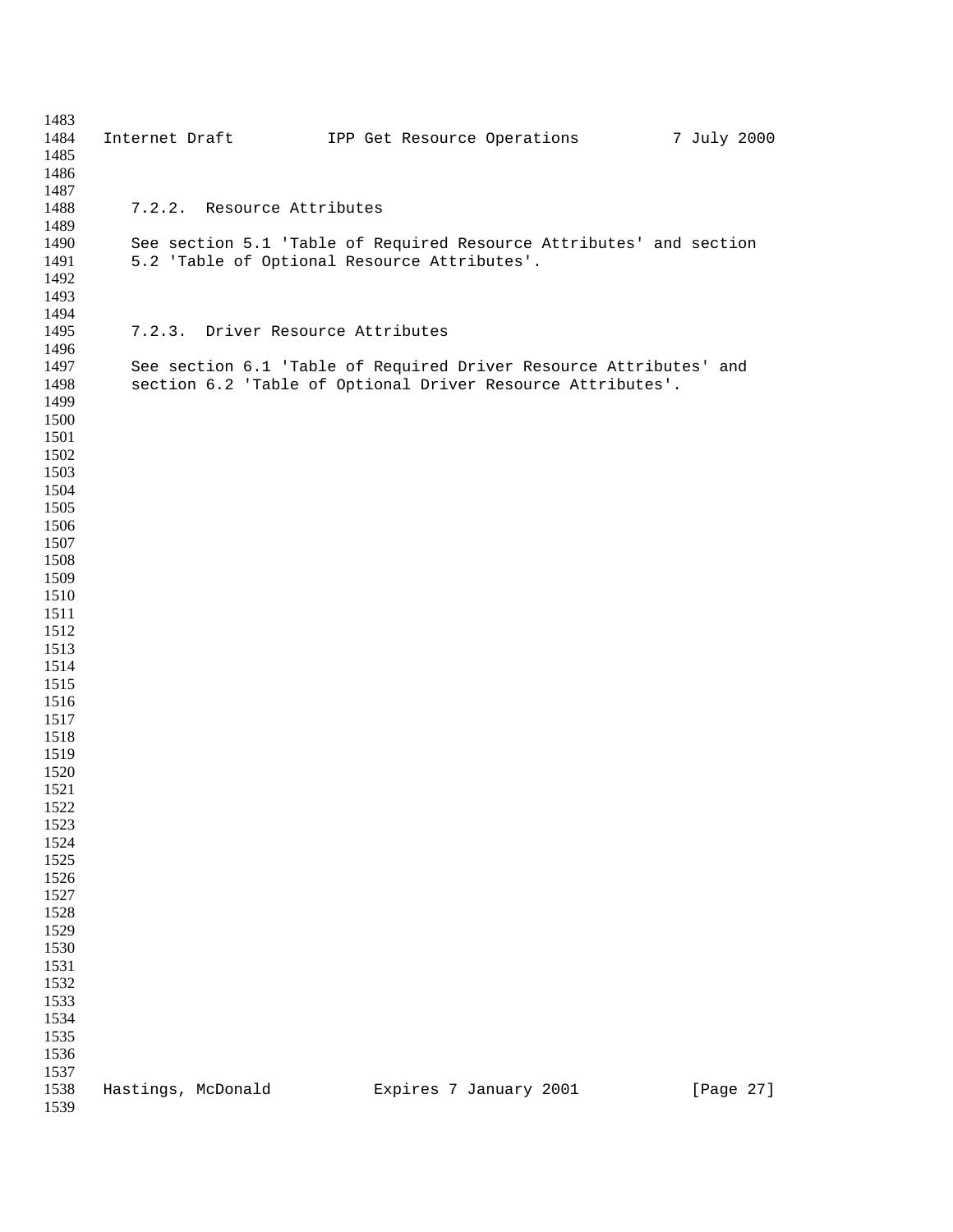1541 Internet Draft 1PP Get Resource Operations 7 July 2000 8. IANA Considerations See section 6 'IANA Considerations' in [IPP-MOD]. 9. Internationalization Considerations This IPP Resource Objects and Get Resource Operations specification continues support for the internationalization in [IPP-MOD] attributes containing text strings and names. See section 7 'Internationalization Considerations' in [IPP-MOD]. 10. Security Considerations This IPP Resource Objects and Get Resource Operations specification inherits the same security considerations for Resources as are specified for Jobs in [IPP-MOD]. See section 8 'Security Considerations' in [IPP-MOD]. 11. Encodings of Additional Resource Tags 1573 The section assigns values to new protocol tags as extensions to the 1574 encoding defined in [IPP-PRO]. encoding defined in [IPP-PRO]. The resource-attributes-tag delimits Resource Template Attributes Groups in requests and Resource Attributes Groups in responses. 1578<br>1579 Tag Value (Hex) Tag Meaning --------------- ----------- 0x08 resource-attributes-tag 0x1E Get-Resource-Attributes operation 0x1F Get-Resource-Data operation 0x20 Get-Resources operation 12. References See section 9 'References' in [IPP-MOD]. [IPP-MOD] R. deBry, T. Hastings, R. Herriot, S. Isaacson, P. Powell. Hastings, McDonald Expires 7 January 2001 [Page 28]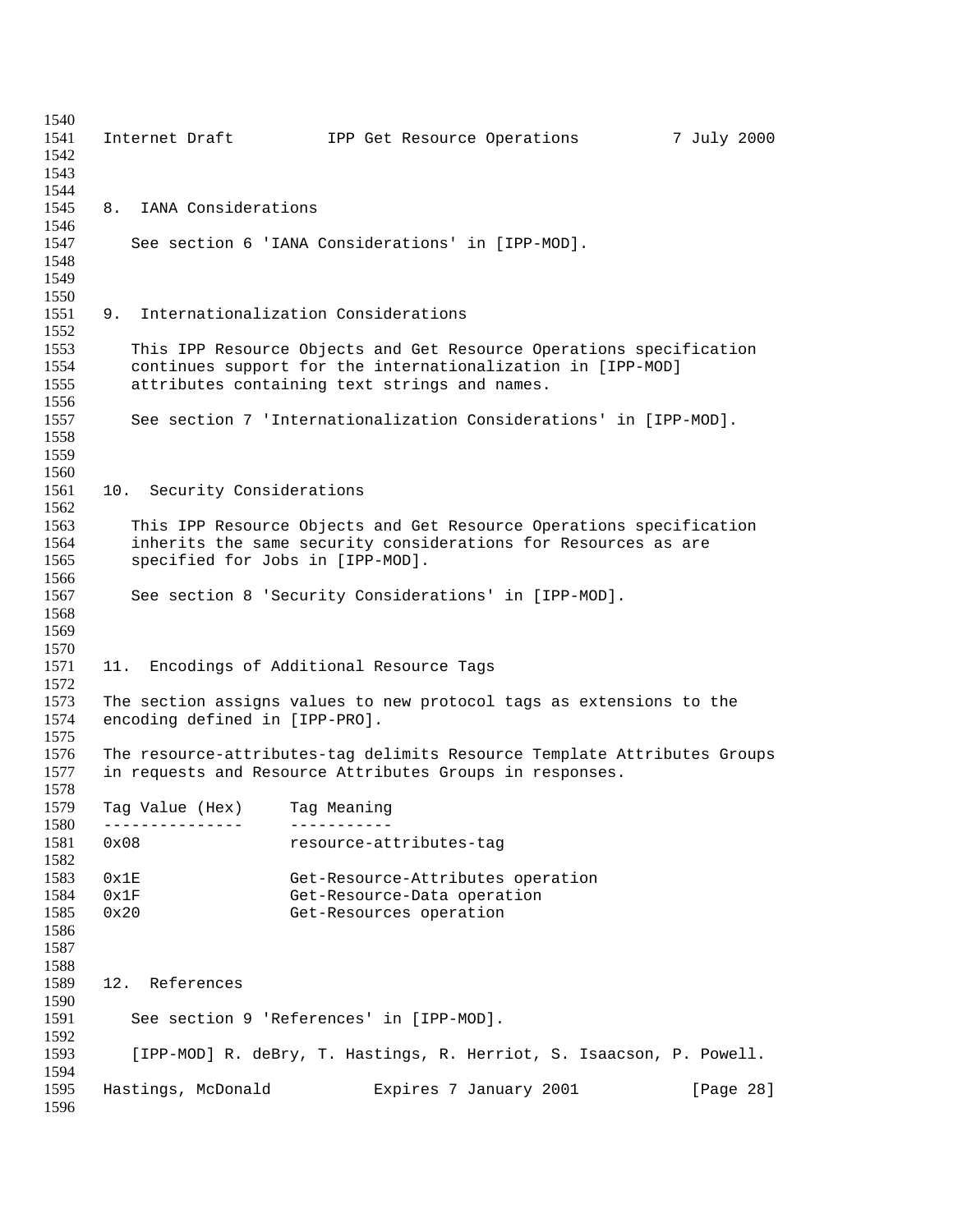Internet Draft IPP Get Resource Operations 7 July 2000 IPP/1.1 Model and Semantics, <draft-ietf-ipp-model-v11-07.txt>, May 2000 (adopted by IESG as Proposed Standard in June 2000). [IPP-NOT] S. Isaacson, J. Martin, R. deBry, T. Hastings, M. Shepherd, R. Bergman. IPP Event Notification Specification, <draft-ietf-ipp-not-spec-02.txt> (work-in-progress), March 2000. [OS-TYPE] IANA Registry of Operating System Names at ftp://ftp.isi.edu/in-notes/iana/assignments/operating-system-names. 13. Authors' Addresses 1614 Tom Hastings<br>1615 Xerox Corpora Xerox Corporation 701 S Aviation Blvd, MS 834-03E El Segundo, CA 90245 Phone: +1 310-333-6413 Email: hastings@cp10.es.xerox.com Ira McDonald High North Inc 221 Ridge Ave Grand Marais, MI 49839 Phone: +1 906-494-2434 or +1 906-494-2697 Email: imcdonald@sharplabs.com Email: imcdonal@sdsp.mc.xerox.com Hastings, McDonald Expires 7 January 2001 [Page 29]